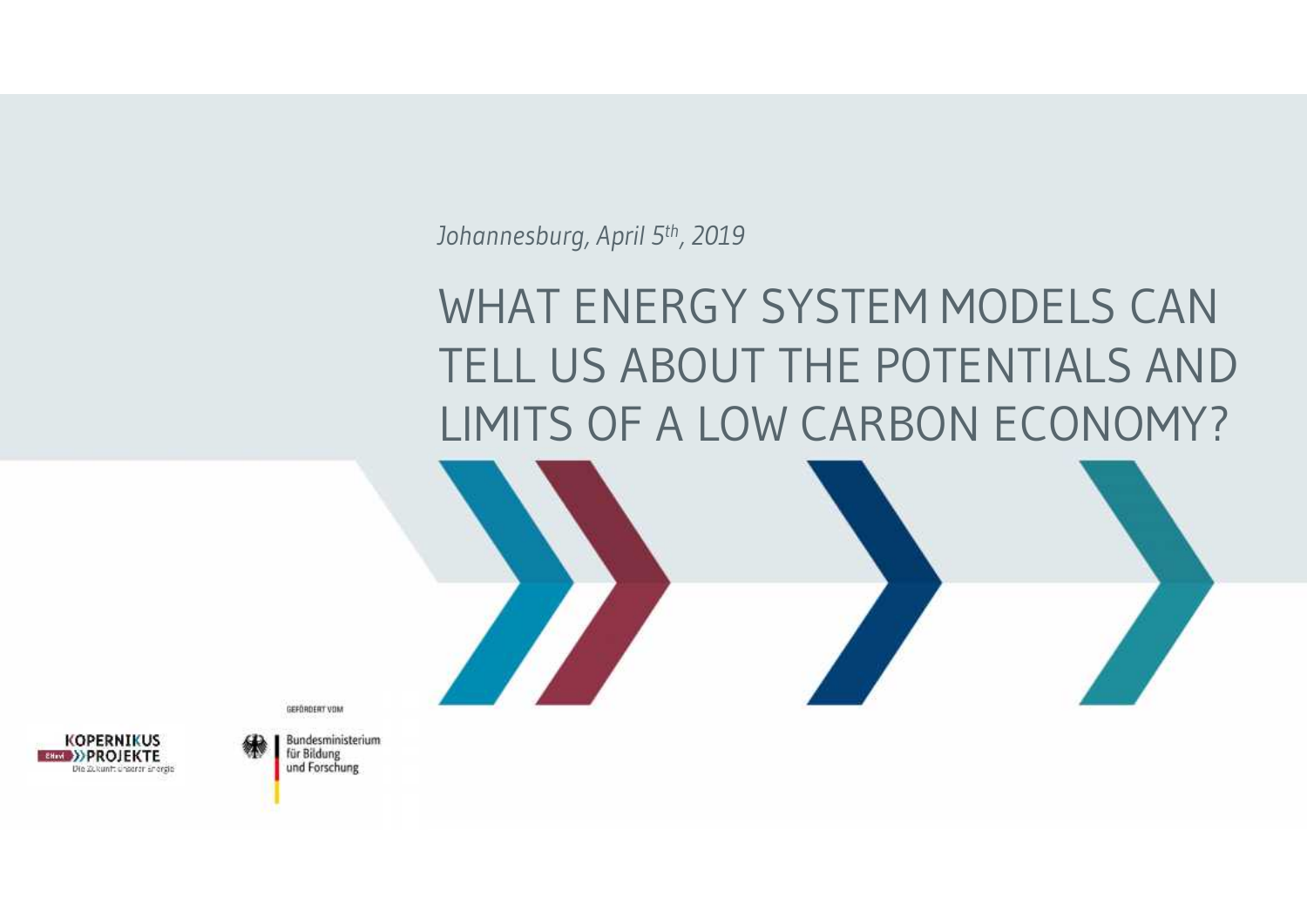## WHAT ENERGY SYSTEM MODELS CAN TELL US ABOUT A LOW CARBON ECONOMY?



GEFÖRDERT VOM **Bundesministerium** für Bildung

und Forschung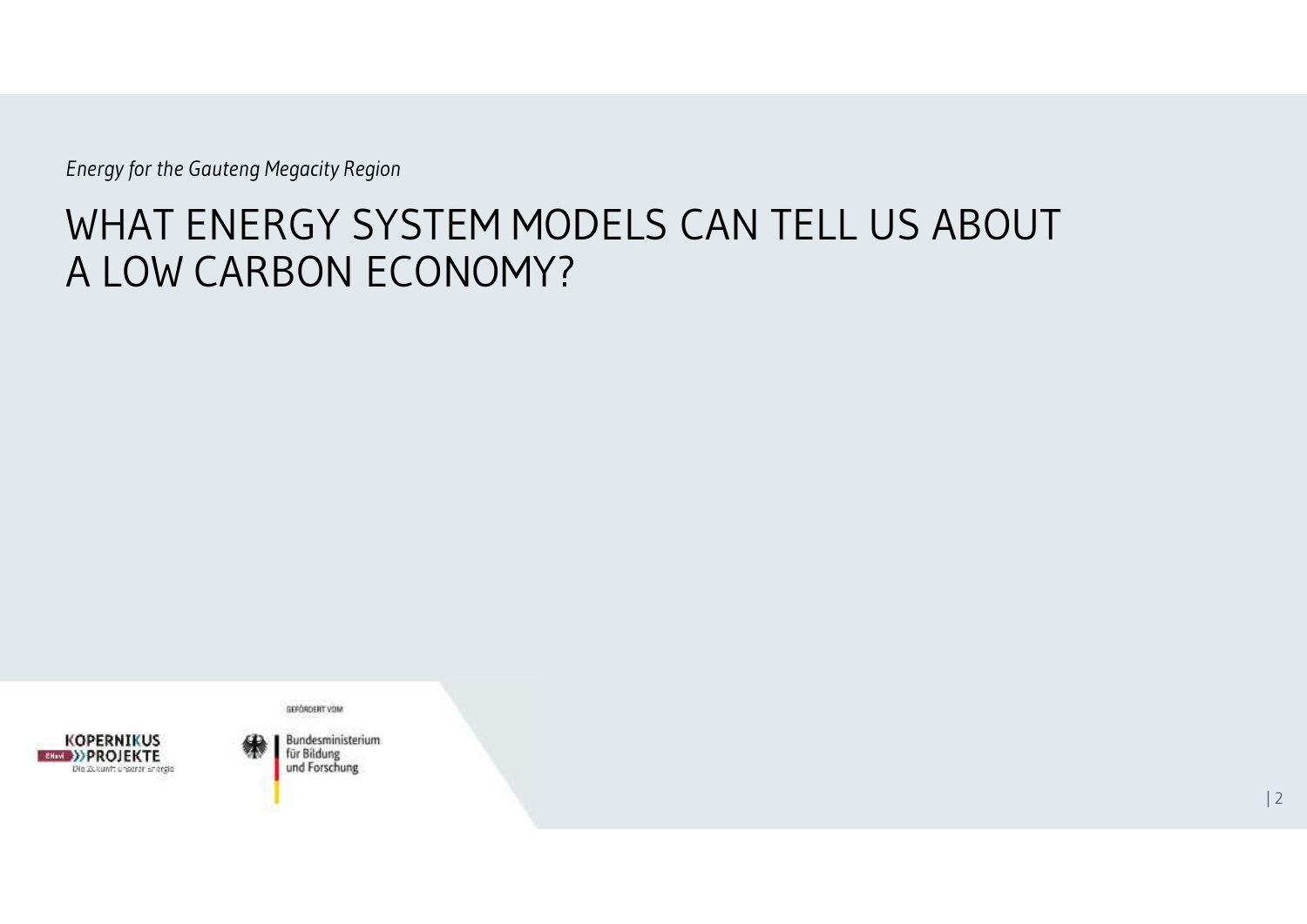# WHAT ENERGY SYSTEM MODELS CAN TELL US ABOUT A LOW CARBON ECONOMY?

**> Orientation Knowledge ?** 



**GEFÖRDERT VOM Bundesministerium** 

für Bildung und Forschung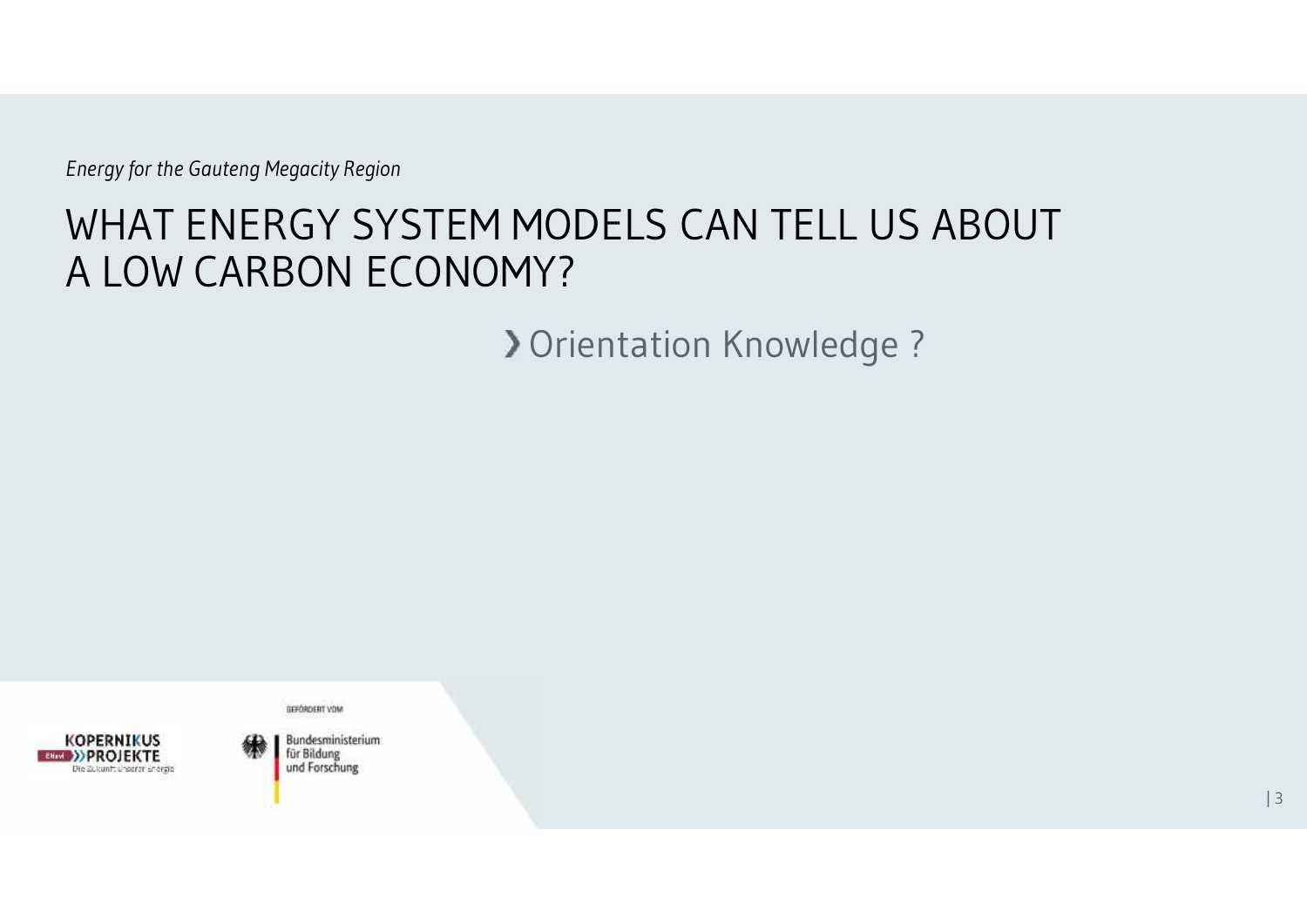



- **Gauteng Province is in the position to take the lead in the country in terms of moving the province to a low-carbon economy**
	- **by coupling continued economic growth**
	- **with a less carbon intensive economy**
	- **while meeting political and social objectives**



• **The EnerKey study looks at how Gauteng province can achieve these objectives through advanced local energy planning using the TIMES-GEECO model.**

4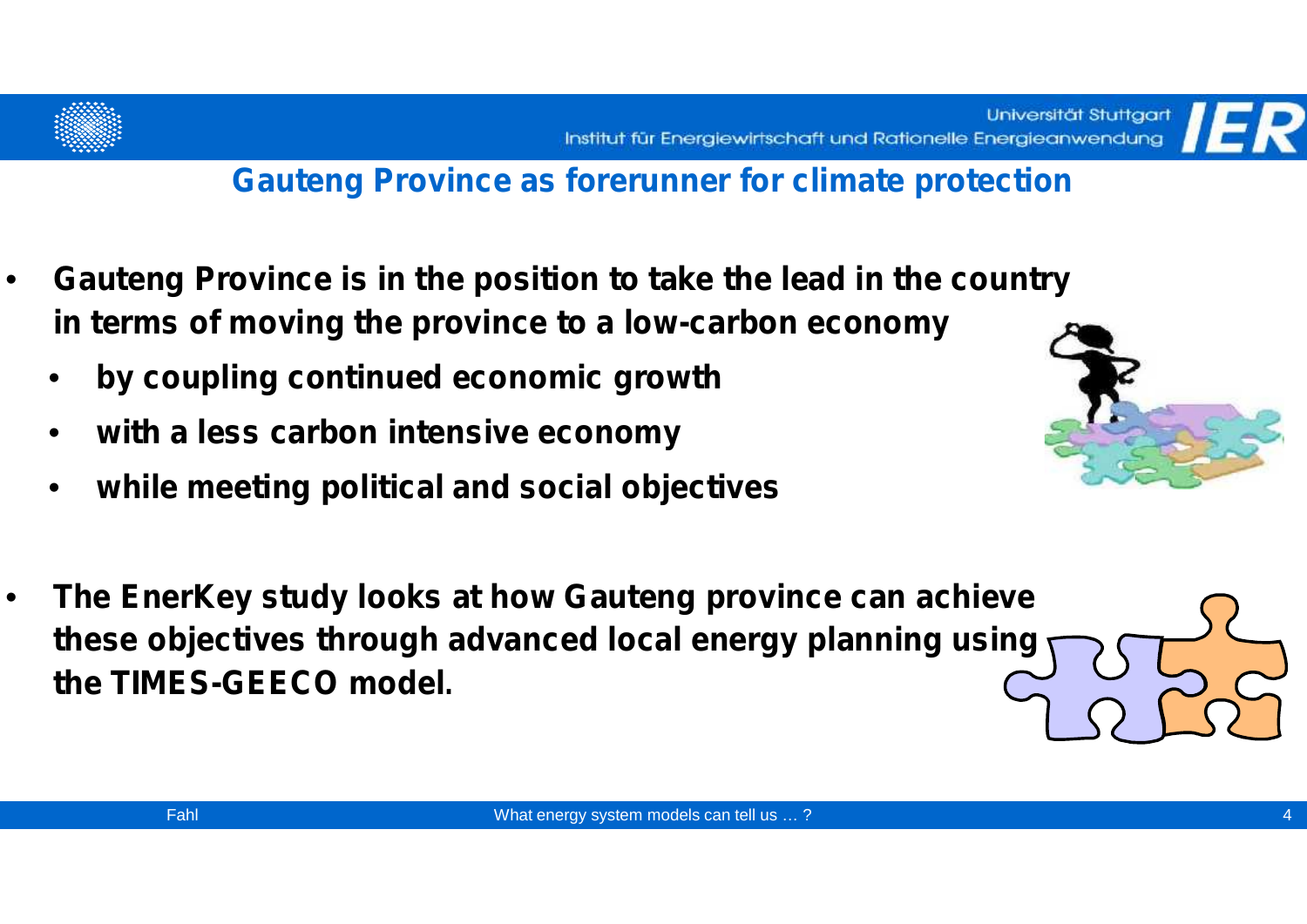

# **TIMES-GEECO**

#### (**G**auteng **E**nergy and **E**missions **C**ost **O**ptimisation Model)

**Integrated Analysis using TIMES**

**to show the sectoral development with respect to the development in the total energy system**

#### **to ensure optimal allocation of scarce resources under consideration of full costs as well as environmental and political targets**

- Start from scratch
- Demand Sectors: Residential, Public Buildings, Industry, Commerce, Transport
- Integration into South African energy System where important linkages exist: e.g. Electricity Generation, Fuel Supply, Primary Energy Supply, RE potentials
- 3 Regions (Gauteng, South Africa, Import & Export)
- GHG emissions and Pollutants
- Including mitigation options in terms of alternative technologies for all sectors in focus
- Time horizon 2007 2040, 42 Time-Slices (7 daily, 2 weekly, 3 seasonal)

#### **Capacity building through regular TIMES training courses**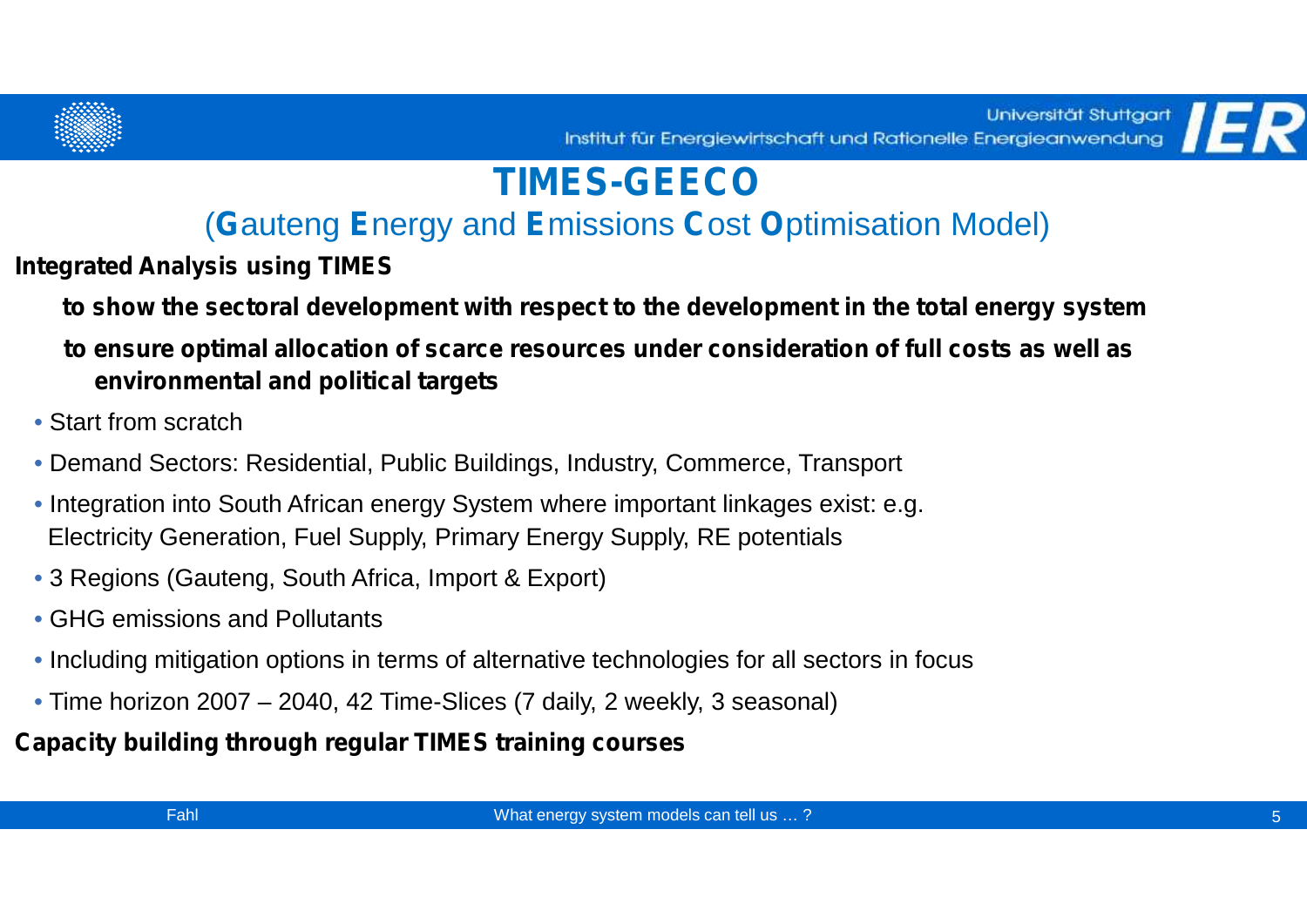#### **Opportunities for Gauteng province to become a forerunner in South Africa**



#### **Series of Energy Scenarios**

| <b>Reference</b>                        | <b>Low Carbon Province</b>         |                       |                                                    |  |
|-----------------------------------------|------------------------------------|-----------------------|----------------------------------------------------|--|
| Imple-<br>mented                        | <b>GIES CO<sub>2</sub> Targets</b> |                       | $CO2$ Emission as<br>required by science<br>(LTMS) |  |
| <b>Policies</b>                         | <b>Least Cost</b>                  | <b>Solar Province</b> |                                                    |  |
| <b>IPO</b>                              | <b>LGL</b>                         | <b>LGS</b>            | <b>LRS</b>                                         |  |
| <b>Framework assumptions 2007-2040:</b> |                                    |                       |                                                    |  |

Population: +83% Households: +115%

GDP: +277% Employment: +82% Gini coef.: -0.07

#### **The implemented policies scenario (IPO)**

- can be referred to as the reference scenario
- it incorporates mandatory targets and policies which will likely be implemented

#### **The low-carbon required by science scenario (LRS)**

- Most stringent GHG mitigation
- Corresponds to the regional contribution of Gauteng to South Africa's GHG mitigation target as outlined in the LTMS to not exceed 2°C of global warming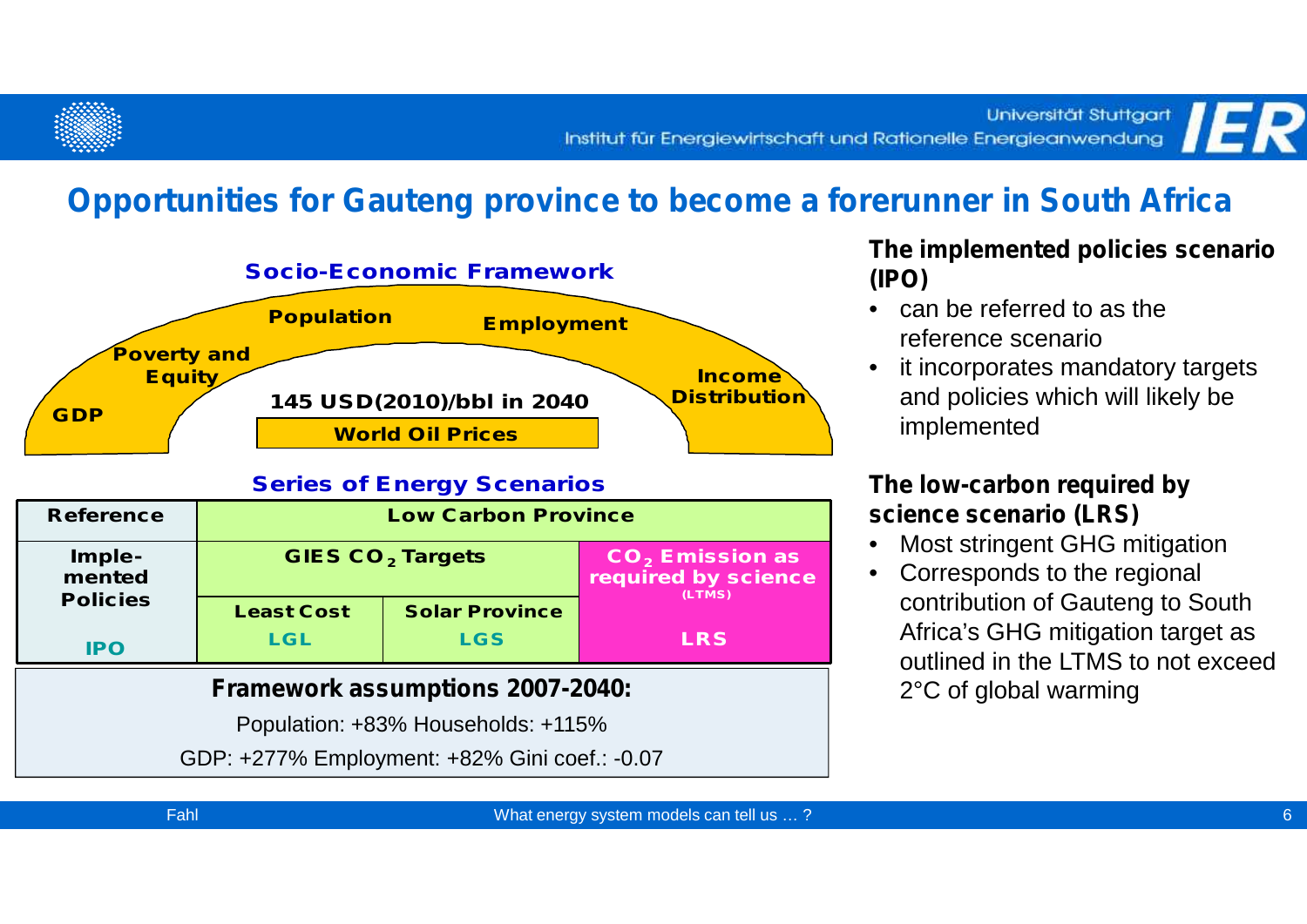



| <b>Building standards</b><br><b>Higher vehicle efficiency</b><br><b>Solar Cooling and</b><br>(hybrids), especially for busses,<br>differentiated by<br><b>Heat Pumps</b>                                                                                                                                                                         | <b>Residential</b> | <b>Transport</b>   | <b>Industry &amp; Commerce</b>                                      |  |  |
|--------------------------------------------------------------------------------------------------------------------------------------------------------------------------------------------------------------------------------------------------------------------------------------------------------------------------------------------------|--------------------|--------------------|---------------------------------------------------------------------|--|--|
| income groups<br><b>Efficient Compressed Air</b><br>Increased use of biofuels<br><b>CFL and LED Lighting</b><br><b>Systems (CAS)</b><br><b>Biodiesel from waste</b><br><b>SWH for medium and high</b><br>Variable speed drives<br>cooking oil<br>income households<br><b>BTL from solid biomass</b><br><b>Biomass for poor and low</b><br>income |                    | <b>BRT, trucks</b> | <b>Retrofit of steel production</b><br>technologies (best practice) |  |  |

#### **Energy supply**

**Concentrated Solar Power (CSP): Parabolic Trough with storage Organic biomass (landfill, sewage) for electricity generation Carbon Capture and Storage (CCS) for power plants and synthetic fuels Nuclear energy (if considered)**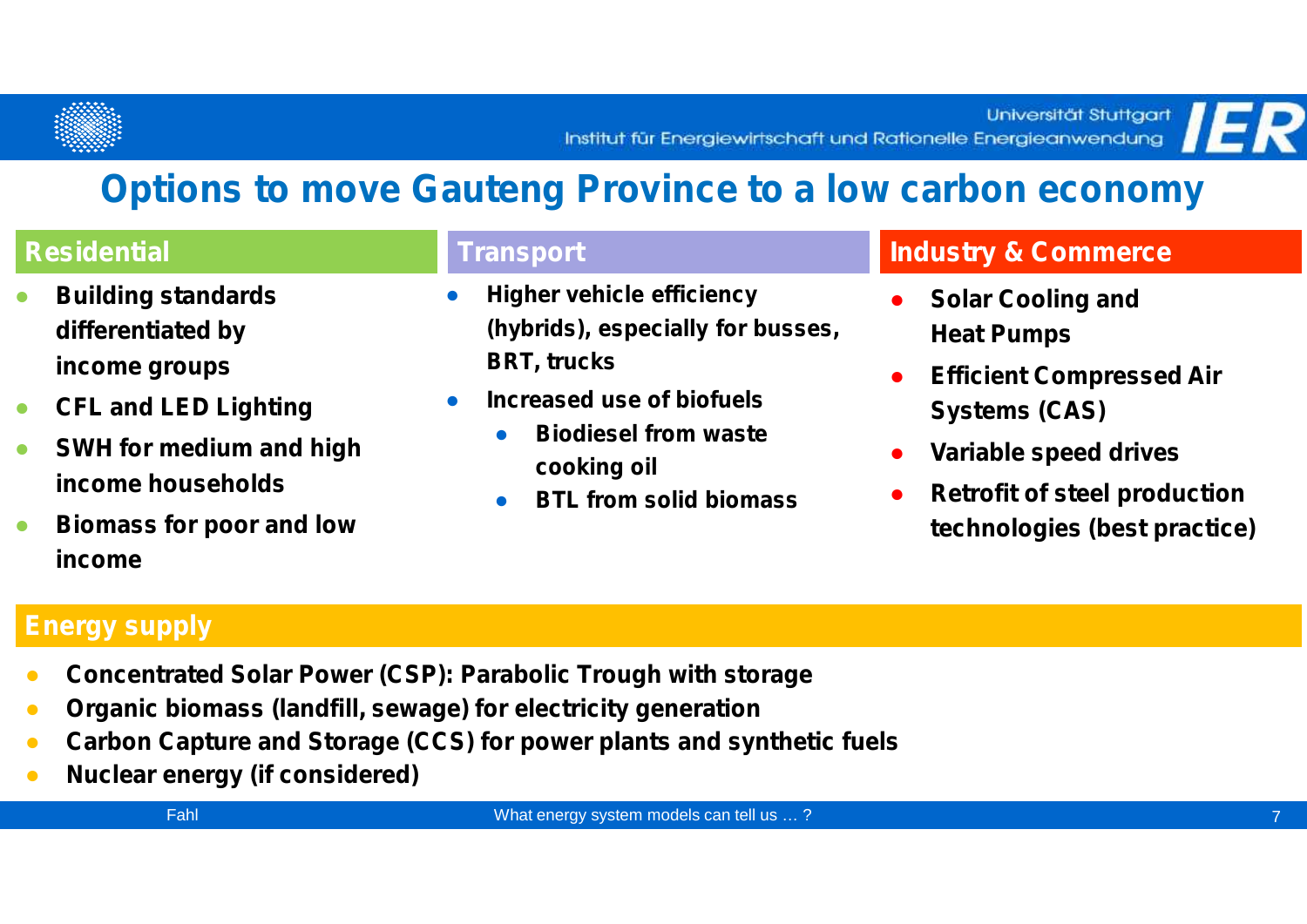# WHAT ENERGY SYSTEM MODELS CAN TELL US ABOUT A LOW CARBON ECONOMY?

**> Orientation Knowledge ?** 



**GEFÖRDERT VOM Bundesministerium** 

für Bildung und Forschung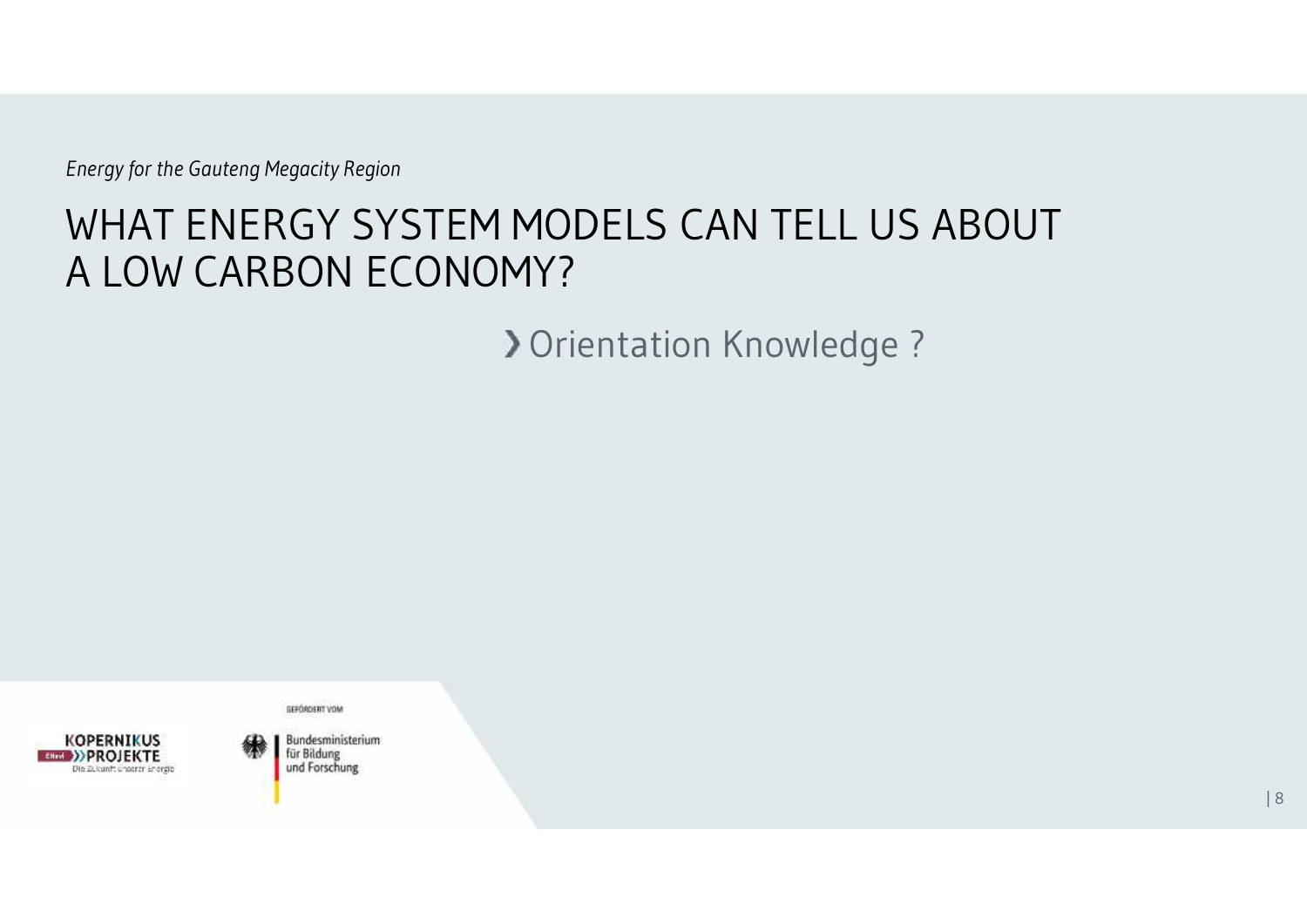# WHAT ENERGY SYSTEM MODELS CAN TELL US ABOUT A LOW CARBON ECONOMY?

#### **> Orientation Knowledge**

- > Innovative Technologies
- > Energy Carriers



GEFÖRDERT VOM **Bundesministerium** 

für Bildung und Forschung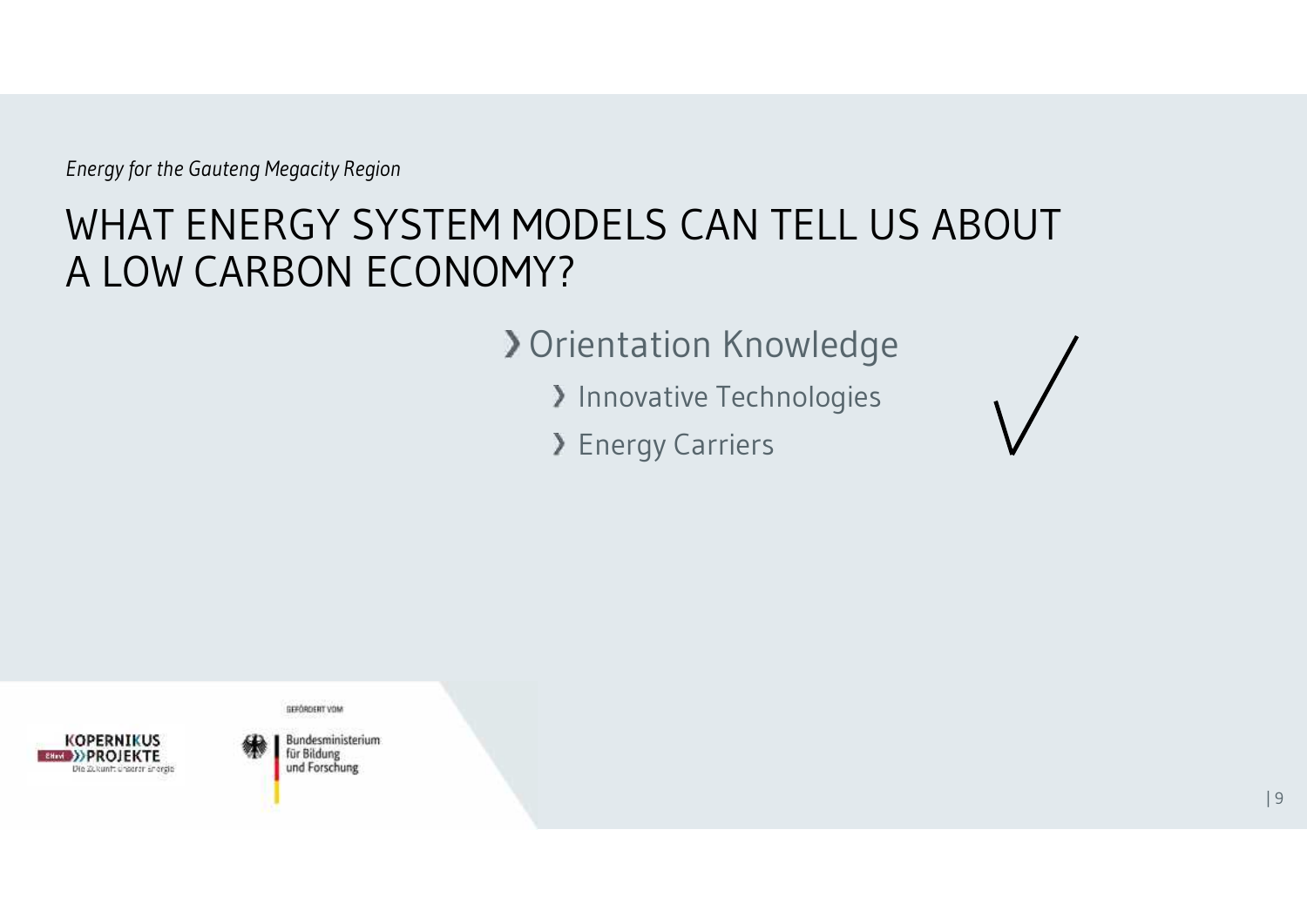# WHAT ENERGY SYSTEM MODELS CAN TELL US ABOUT A LOW CARBON ECONOMY?

**> Orientation Knowledge** 

> Innovative Technologies

> Energy Carriers

System Knowledge ?



GEFÖRDERT VOM

**Bundesministerium** für Bildung und Forschung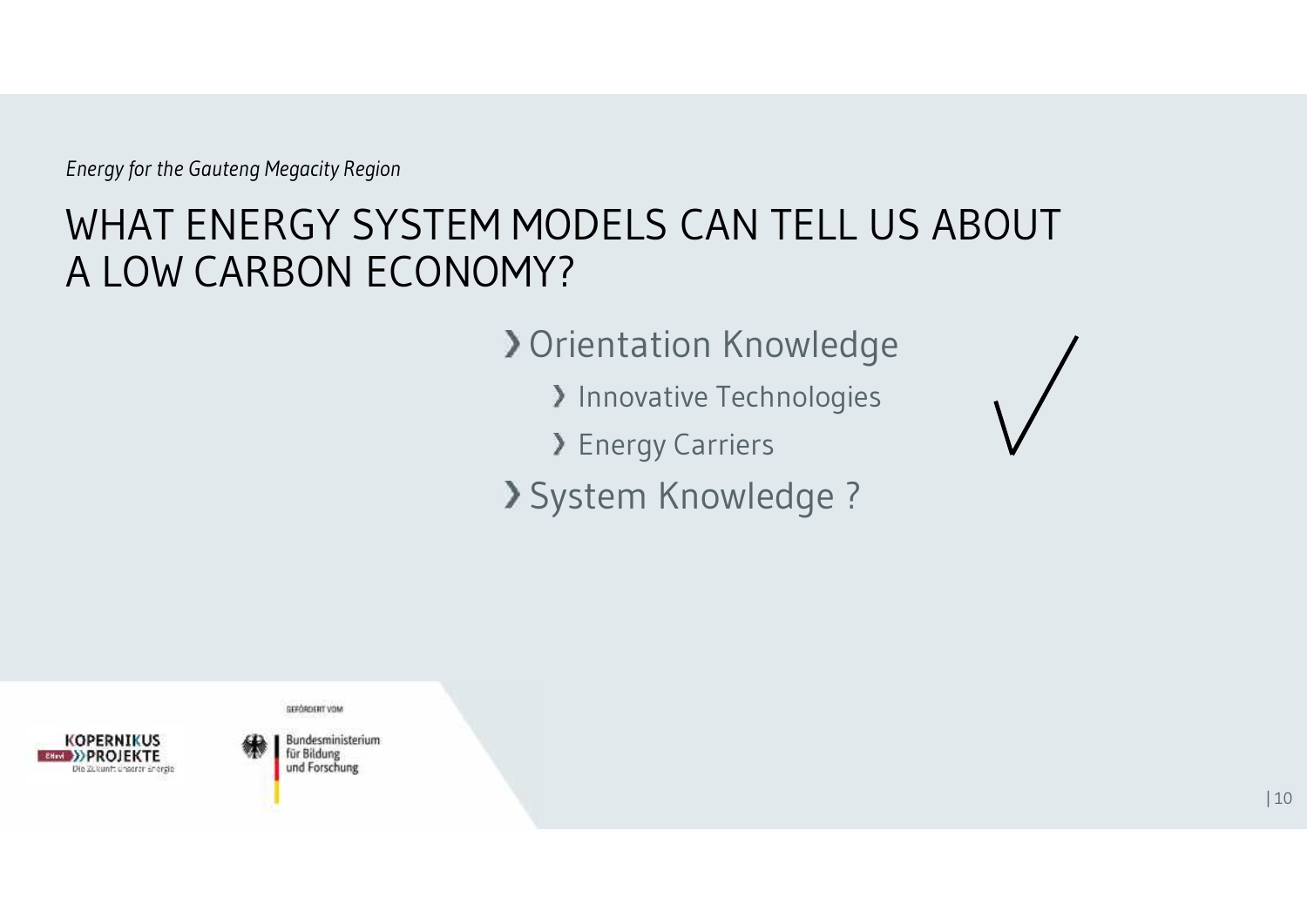### INTRODUCTION

Energy Transition (or 'Energiewende' in German)

- Originally politically charged term of the German environmental movement (since 1970's) for nuclear phase-out and conversion to renewable energy
- In 2010, the Energy Concept of German Government stated "Securing a reliable, economically viable and environmentally sound energy supply is one of the great challenges of the  $21<sup>st</sup>$  century."
- In 2011, German government initiated a radical change energy policy taking over the term "Energiewende"
- The long-term vision the age of renewables to be achieved in 2050

Energy transition describes a set of policies and practices to phase out the use of fossil fuels and nuclear energy for electricity generation, heat and mobility and to rely more on renewable energy while improving energy efficiency.

**IER** Universität Stuttgart **1** and 11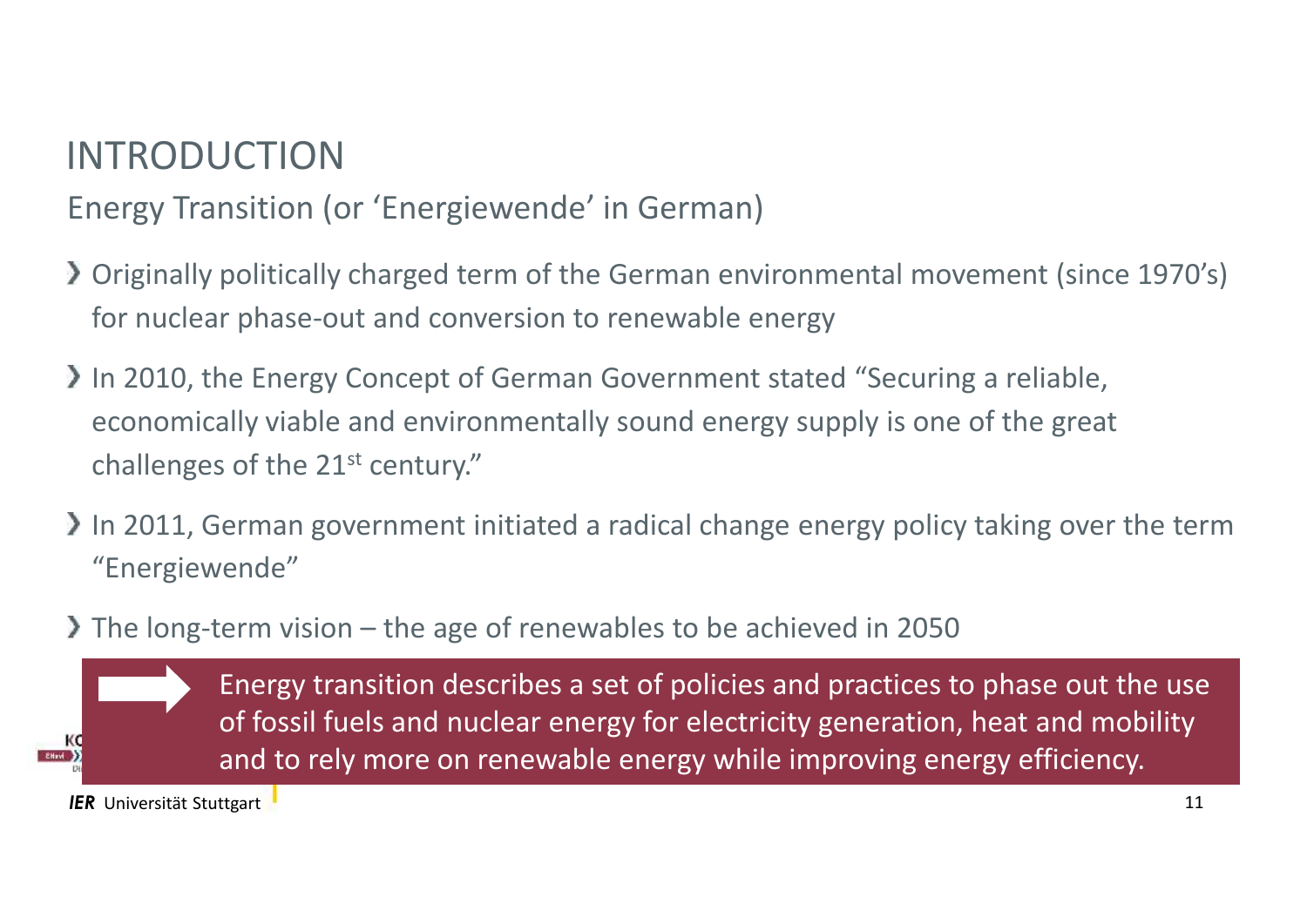#### **Climate targets & Coal commission**

#### **Germany's climate targets**

| Year     | 2020 | 2030       | 2040 | 2050   |
|----------|------|------------|------|--------|
| Red. ag. | 40%  | 55%        | 70%  | 80% to |
| 1990     |      | $(61\%^*)$ |      | 95%    |

\*Energy industry (Electricity, District heating, Refineries etc.)





#### **Coal commission**

- Measures to achieve the 2030 targets
- Coal phase-out schedule
- Accompanying measures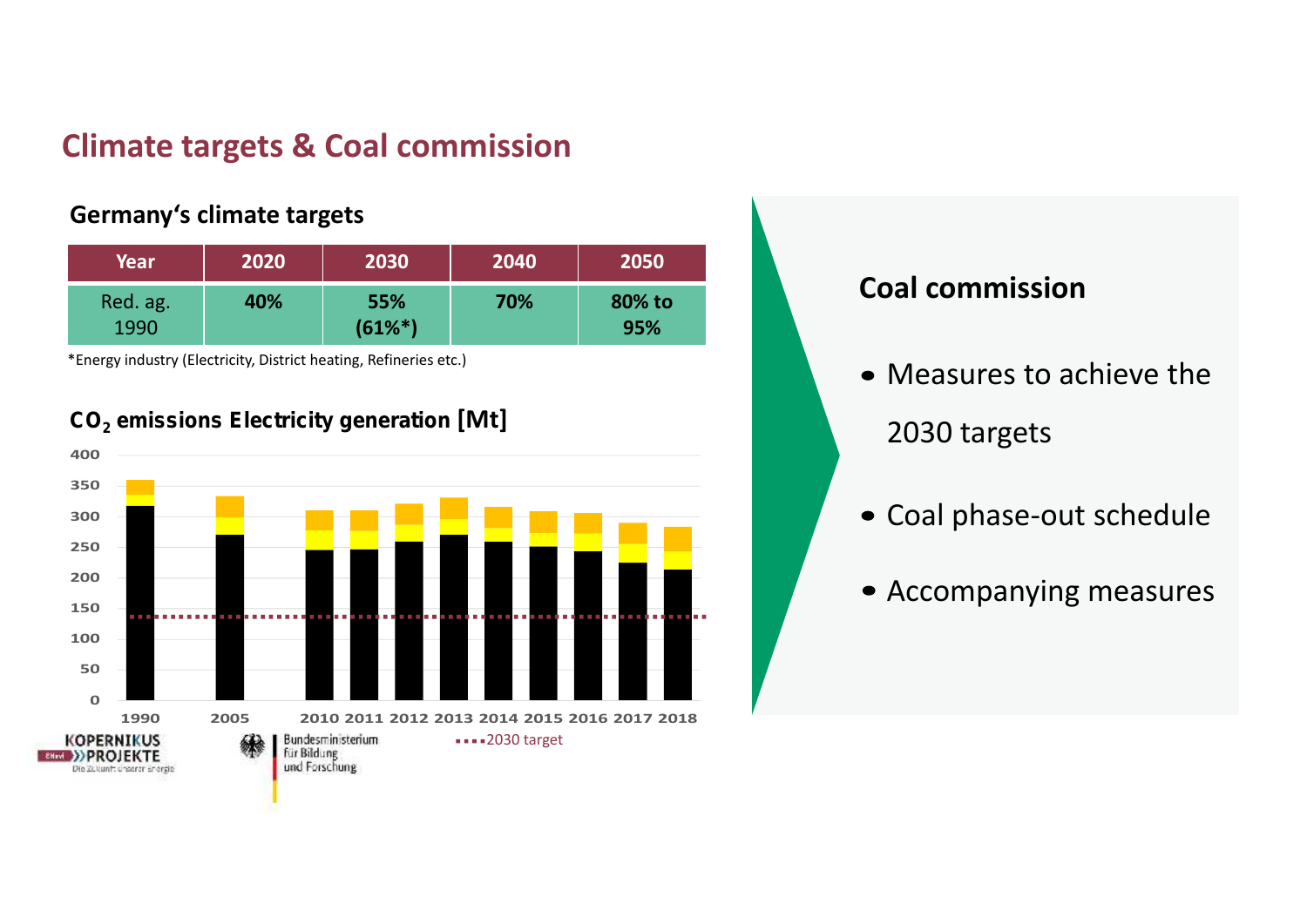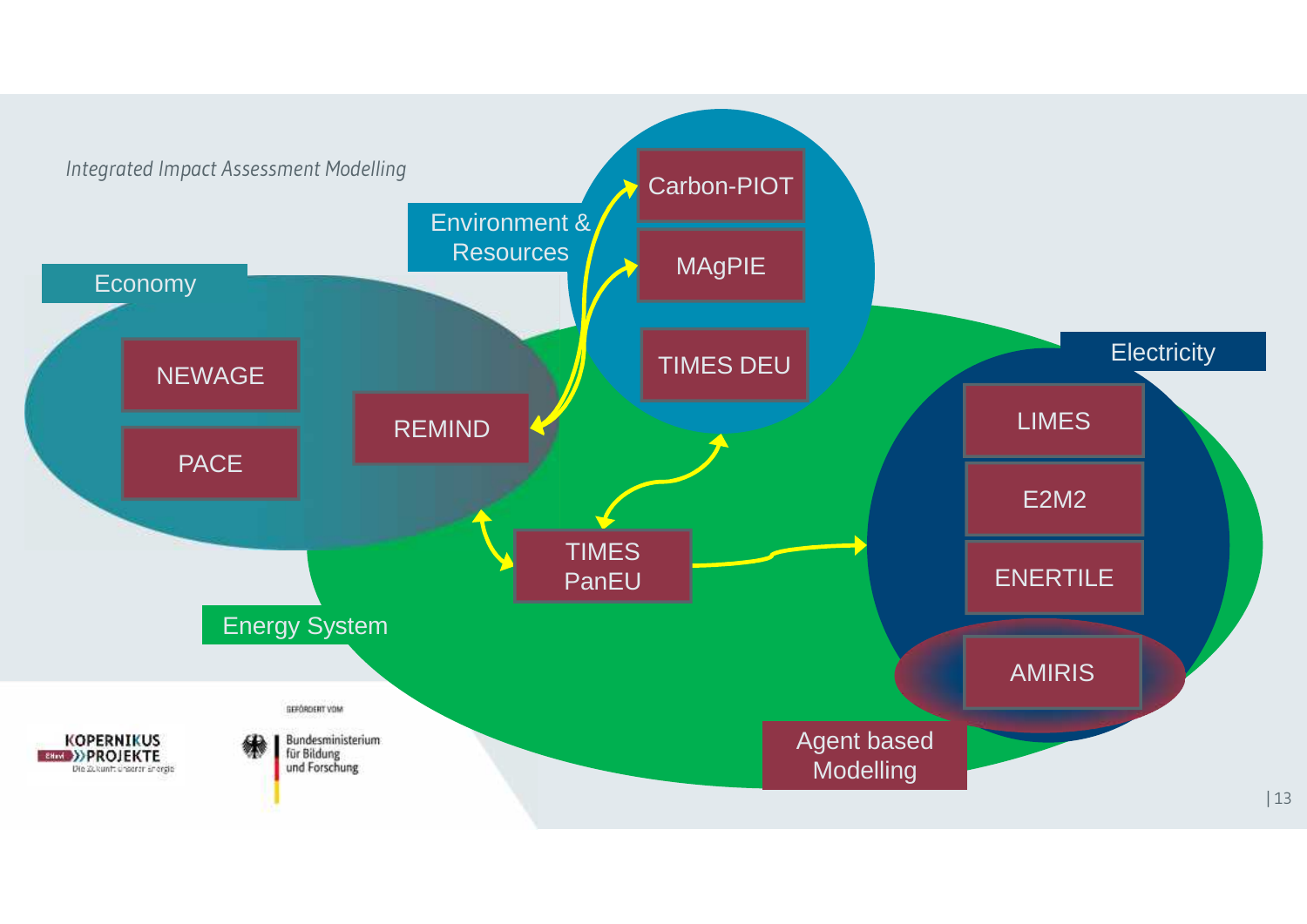# SCENARIO ANALYSIS

|                                                   | <b>Measure</b>                                                                                                        | <b>Base</b>         | <b>Policy Packages</b> |                                           |                                    |                                   |
|---------------------------------------------------|-----------------------------------------------------------------------------------------------------------------------|---------------------|------------------------|-------------------------------------------|------------------------------------|-----------------------------------|
| <b>Orientation</b>                                |                                                                                                                       | scenario<br>(BEZUG) | Phase-<br>out (KAS)    | <b>Ehrst</b><br><b>TOTAL SEC</b><br>das o | $\circ \circ$<br>Price +<br>(COF+) | CO <sub>3</sub><br>Price<br>(COF) |
| Regulatory                                        | Regulatory mandatory coal phase-out<br>with a specific phase-out schedule<br>(KAS)                                    | No                  | <b>Yes</b>             | Yes                                       | No.                                | No.                               |
| <b>Market</b><br>based                            | Expansion of renewable energies with<br>tradable renewable energies quotas<br>(EE)                                    | No l                | No                     | Yes Yes                                   |                                    | No.                               |
|                                                   | Cessation of certificates in the<br>European ETS (Emissions Trading<br>System) (ZS)                                   |                     | No No Yes Yes          |                                           |                                    | No.                               |
|                                                   | Implementation of a CO <sub>1</sub> floor price in<br>the ETS for installations in the German<br>energy moustry (COP) | NO I                |                        |                                           | No No Yes                          | Yes.                              |
| <b>KOPERNIKUS</b><br>Die 20.kunft unserer anorgie | <b>Bundesministerium</b><br>für Bildung<br>und Forschung                                                              |                     |                        |                                           |                                    |                                   |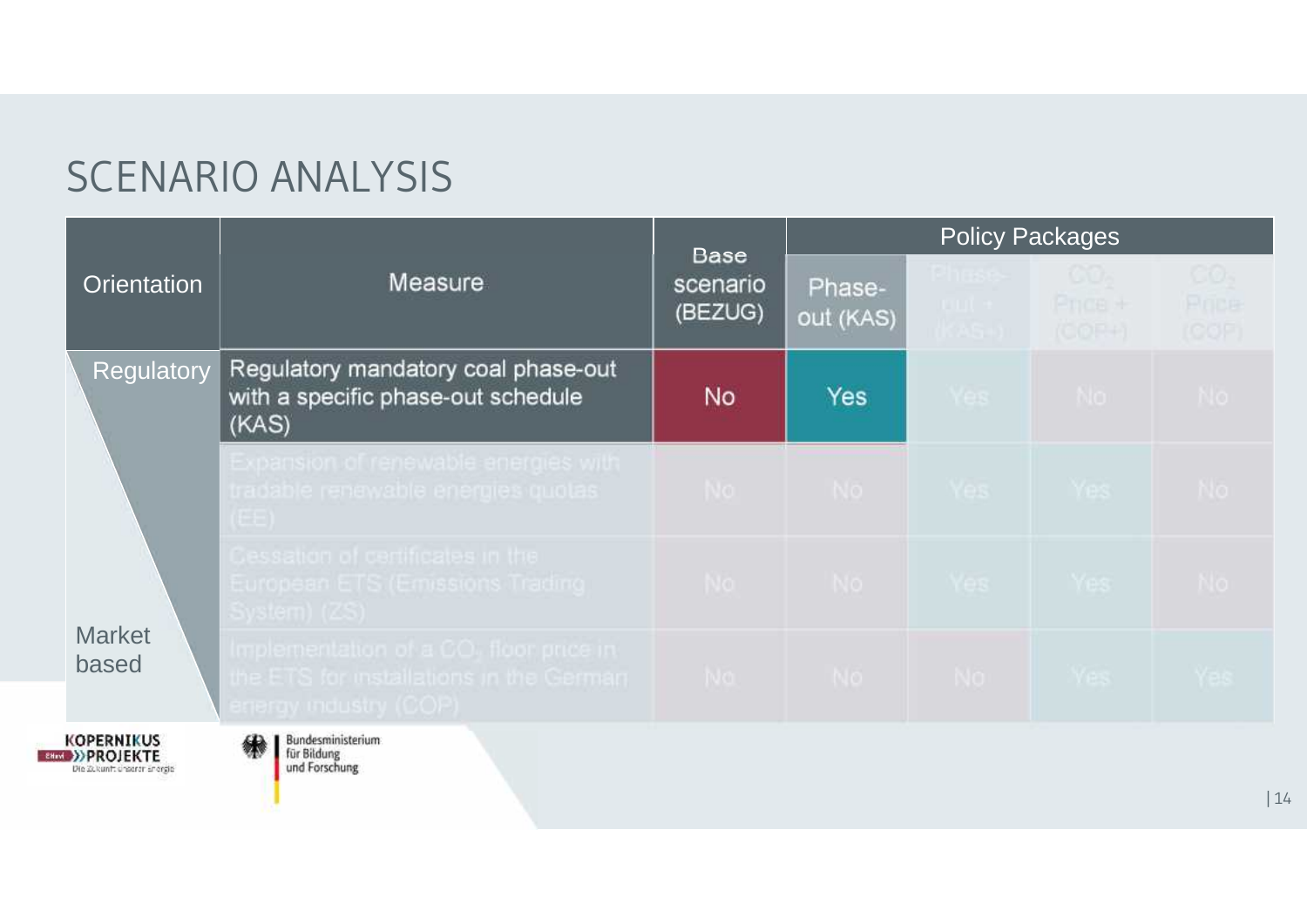# REGULATORY MANDATORY COAL PHASE-OUT SCENARIO (KAS)

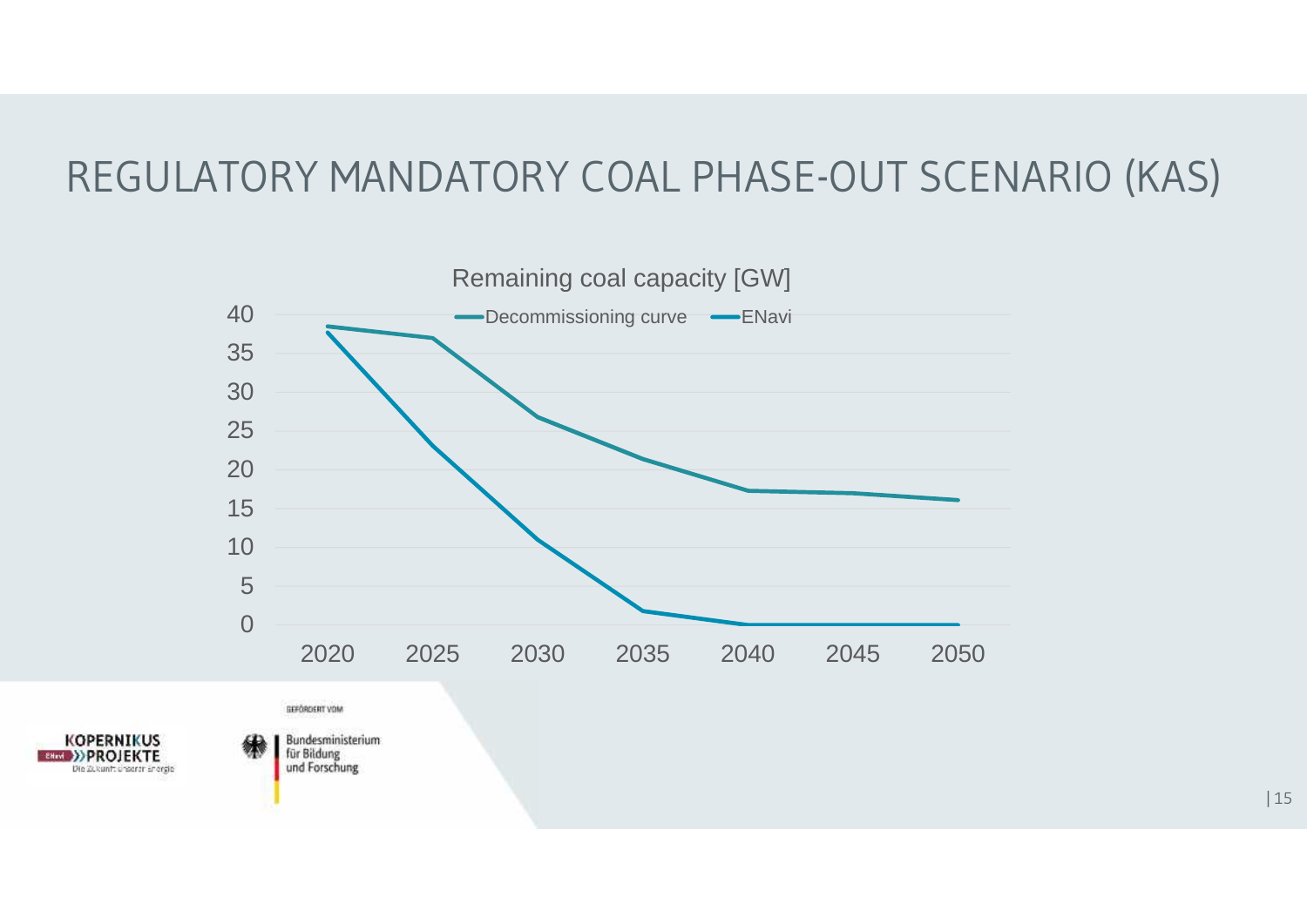### ELECTRICITY TRADE BALANCE



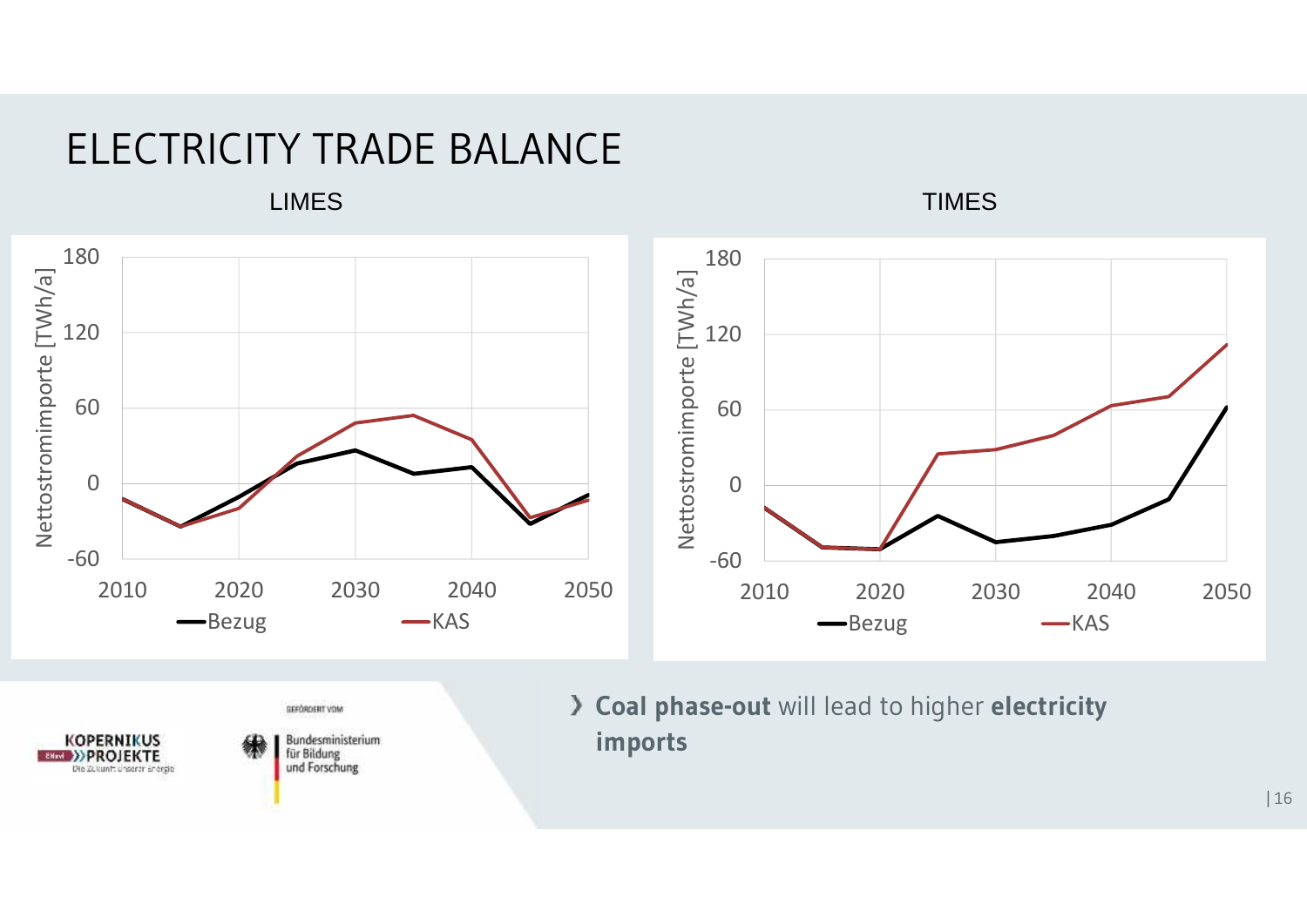# EMISSION REDUCTION – THE EUROPEAN DIMENSION



cumulated emissions ELEC 2020-2050 [Gt CO2]

- KAS reduces **cumulated emissions of the German electricity sector** by **1/3**, COP by **50%**
- > For the impact on European emissions, the **cessation of certificates** is crucial otherwise most of the German emission reductions will be lost (**Water bed effect**)

GEFÖRDERT VOM

**Bundesministerium** für Bildung und Forschung

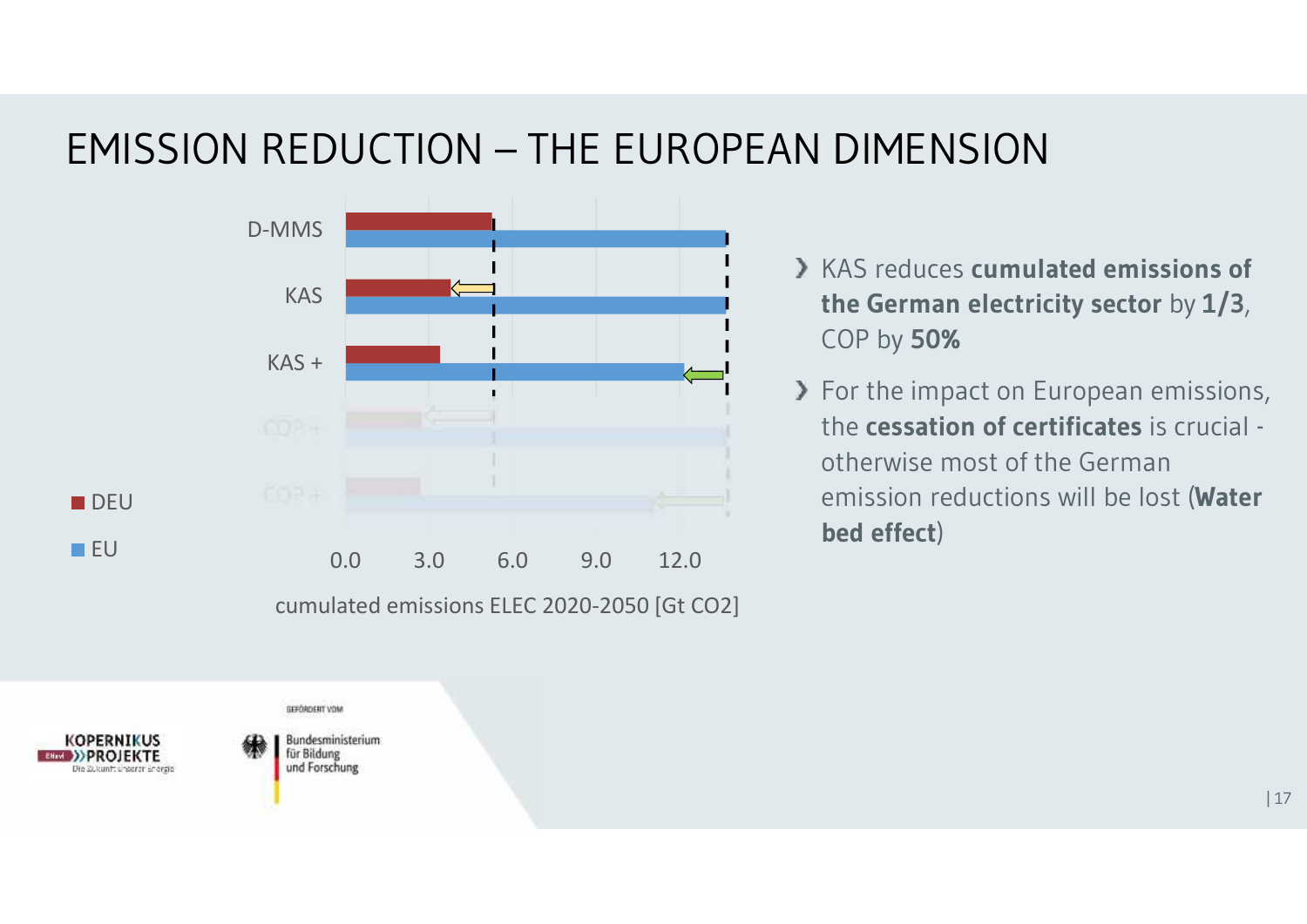# **BASE SCENARIO**

#### **Trade-offs**

#### **Effectivity** national: increasing European: without change

#### **Environment**

Air pollution control: improving Water use: decreasing Land use: increasing

- **Health: improving**
- **Resilience: declining**
- **Cost-efficiency: declining**

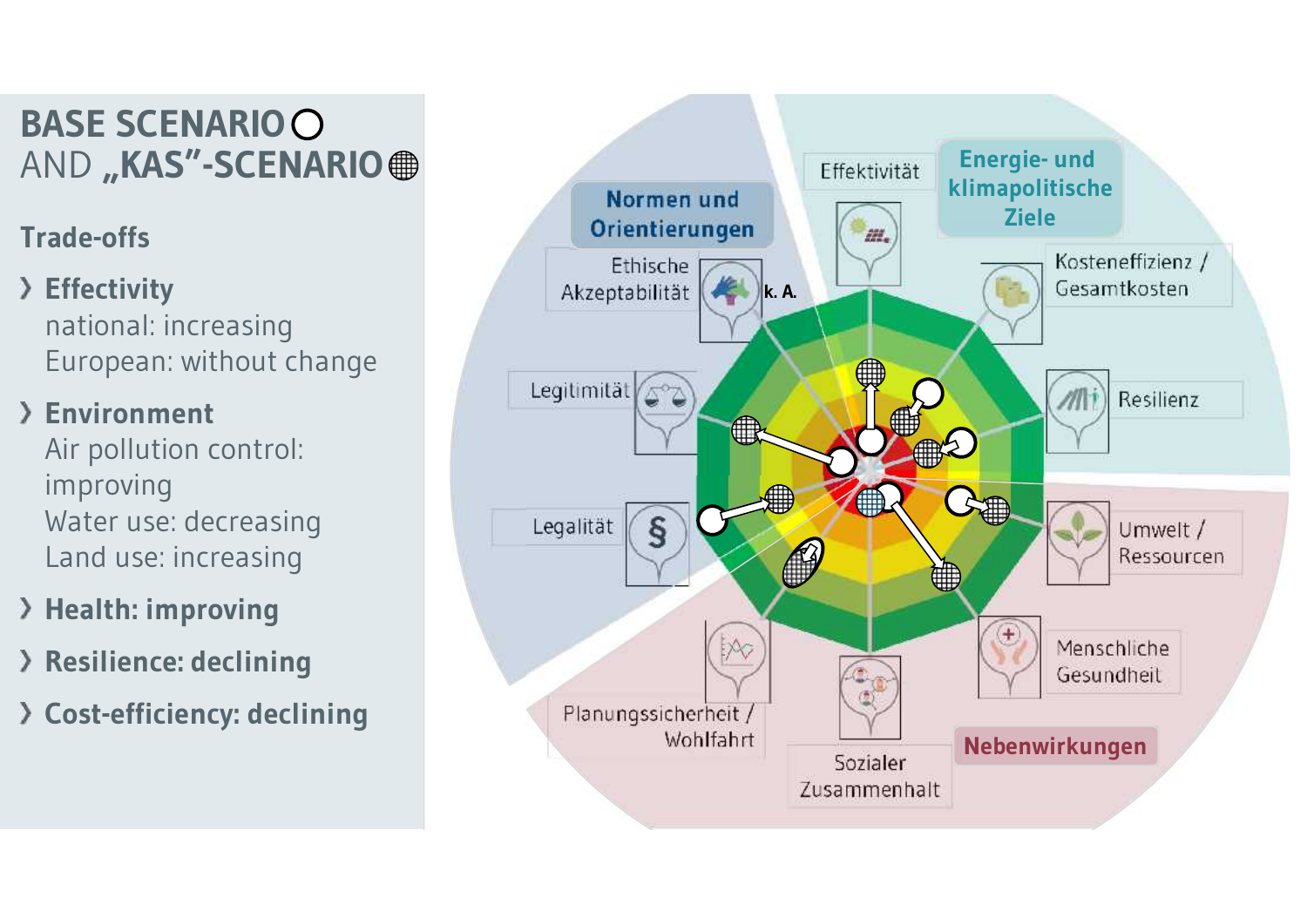# WHAT ENERGY SYSTEM MODELS CAN TELL US ABOUT A LOW CARBON ECONOMY?

**> Orientation Knowledge** 

> Innovative Technologies

> Energy Carriers

System Knowledge ?



GEFÖRDERT VOM

**Bundesministerium** für Bildung und Forschung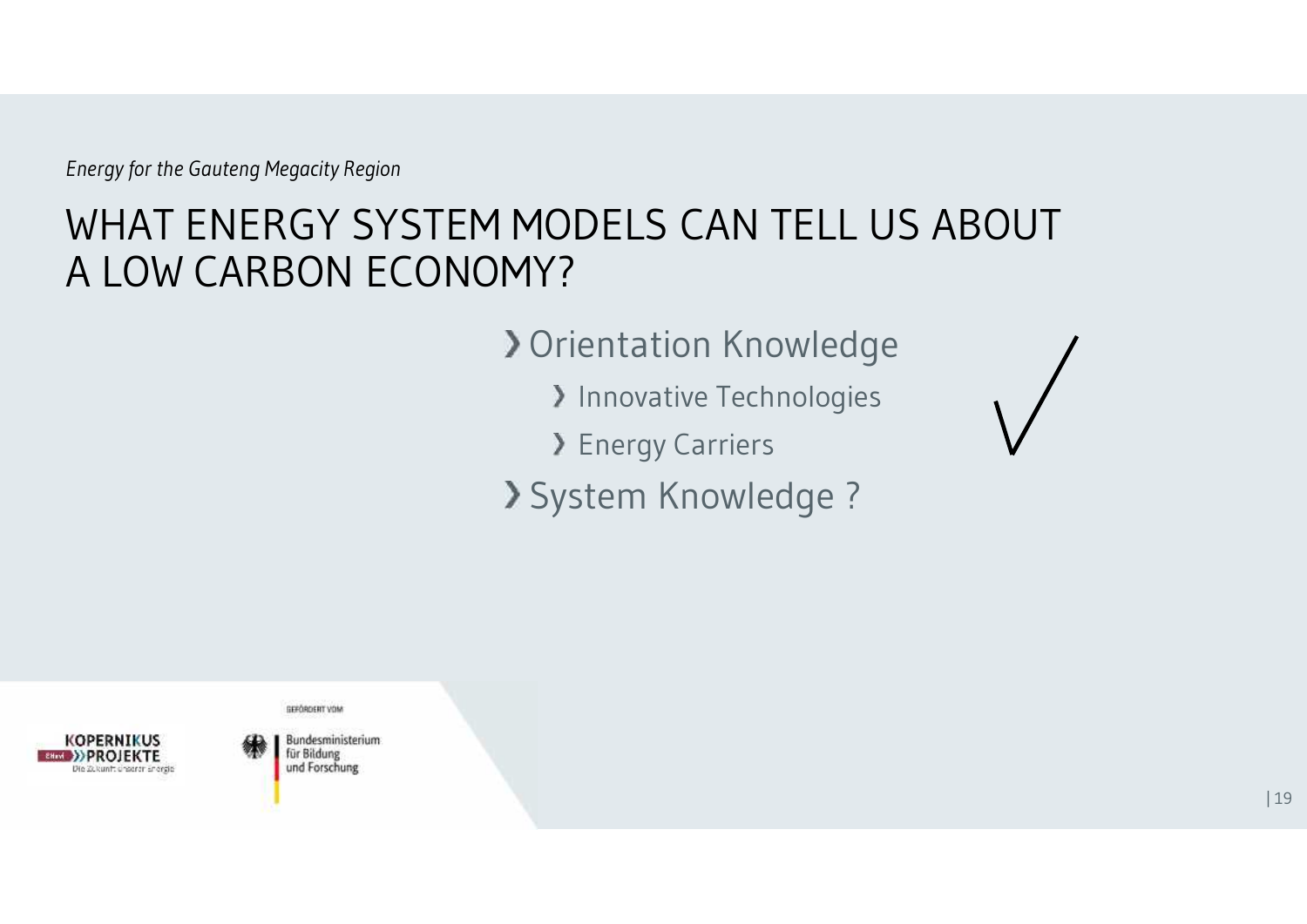# WHAT ENERGY SYSTEM MODELS CAN TELL US ABOUT A LOW CARBON ECONOMY?

**> Orientation Knowledge** 

- **Innovative Technologies**
- **> Energy Carriers**
- System Knowledge
	- Side-effects
	- > Trade-offs





**Bundesministerium** für Bildung

und Forschung

GEFÖRDERT VOM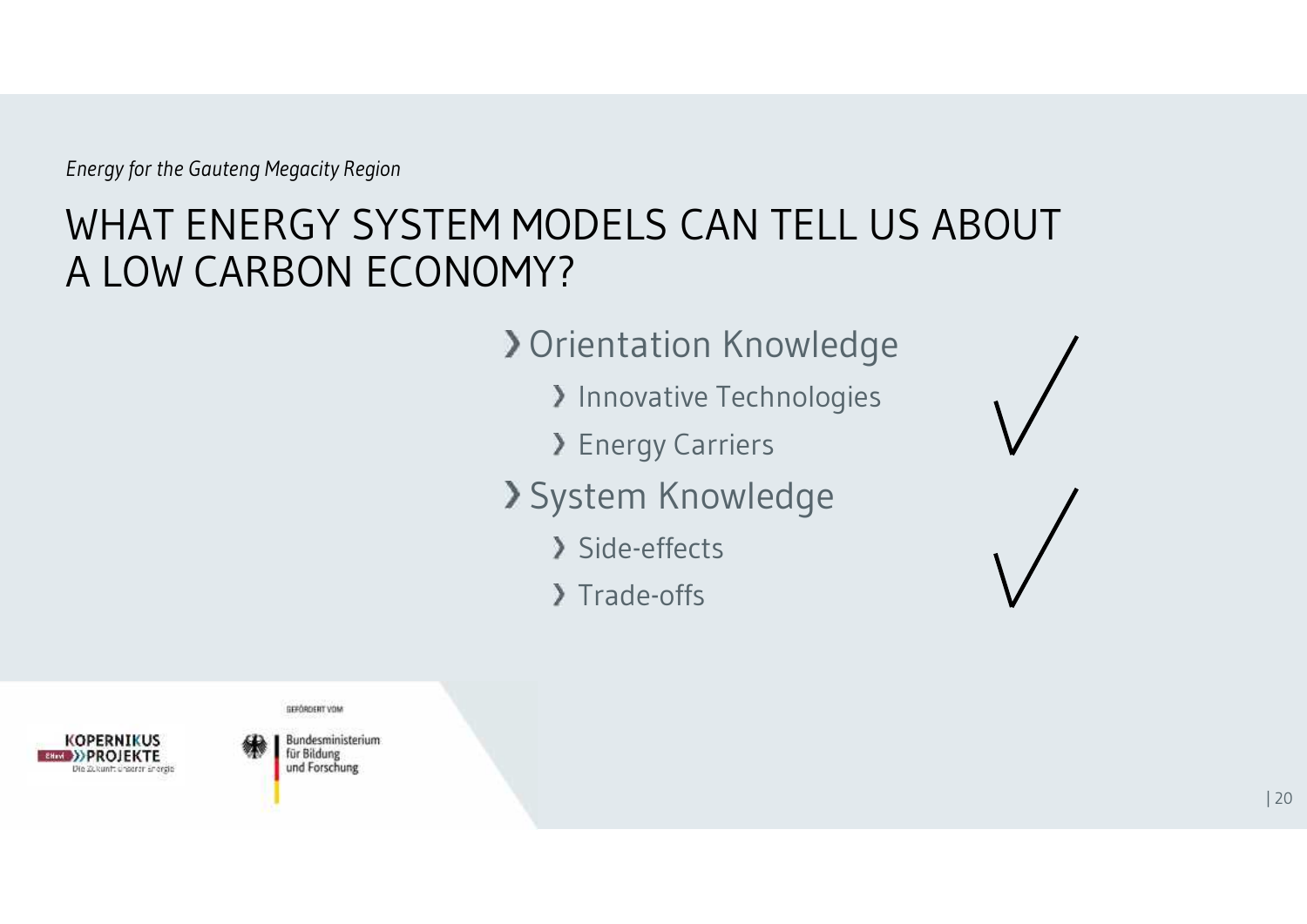# WHAT ENERGY SYSTEM MODELS CAN TELL US ABOUT A LOW CARBON ECONOMY?

**> Orientation Knowledge** 

- > Innovative Technologies
- **> Energy Carriers**
- System Knowledge
	- > Side-effects
	- > Trade-offs
- >Transformation Knowledge ?

**GEFÖRDERT VOM** 



Bundesministerium für Bildung und Forschung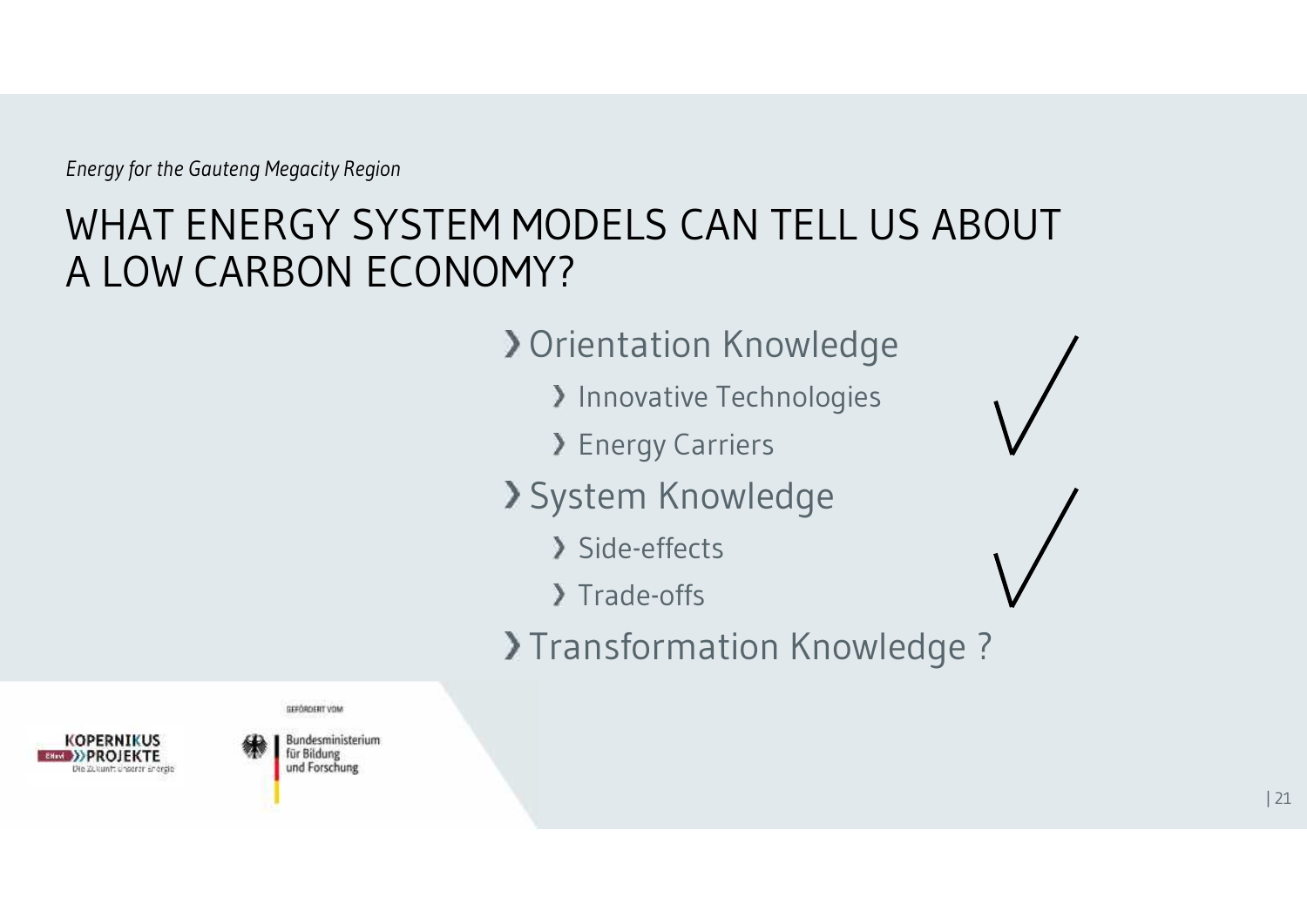#### **Effort Sharing: 2030 target for energy industry should be more ambitious, if GHG emission reduction in Germany should be achieved in a cost-efficient way**



• Reason: Mitigation costs in other sectors are higher



Bundesministerium für Bildung und Forschung

COMMODERTYON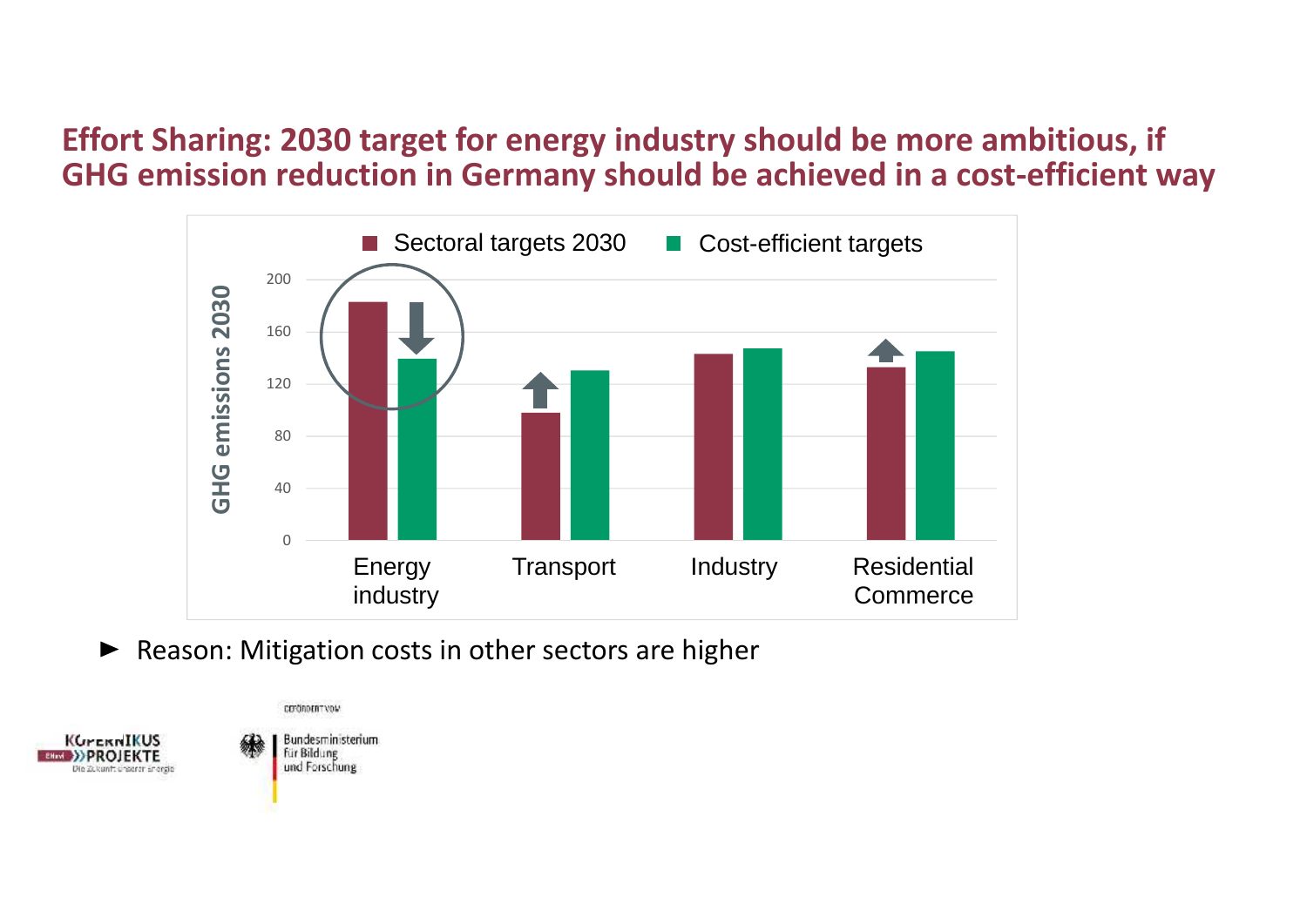# SCENARIO ANALYSIS

|                        | Measure                                                                                                      | <b>Base</b>         | <b>Policy Packages</b> |                               |                                        |                                   |  |
|------------------------|--------------------------------------------------------------------------------------------------------------|---------------------|------------------------|-------------------------------|----------------------------------------|-----------------------------------|--|
| <b>Orientation</b>     |                                                                                                              | scenario<br>(BEZUG) | Phase-<br>out (KAS)    | Phase-<br>$out +$<br>$(KAS+)$ | CO <sub>2</sub><br>Price +<br>$(COP+)$ | CO <sub>2</sub><br>Price<br>(COP) |  |
| Regulatory             | Regulatory mandatory coal phase-out<br>with a specific phase-out schedule<br>(KAS)                           | N <sub>o</sub>      | Yes                    | <b>Yes</b>                    | <b>No</b>                              | N <sub>o</sub>                    |  |
| <b>Market</b><br>based | Expansion of renewable energies with<br>tradable renewable energies quotas<br>(EE)                           | <b>No</b>           | No                     | <b>Yes</b>                    | <b>Yes</b>                             | <b>No</b>                         |  |
|                        | Cessation of certificates in the<br>European ETS (Emissions Trading<br>System) (ZS)                          | <b>No</b>           | No                     | <b>Yes</b>                    | <b>Yes</b>                             | N <sub>o</sub>                    |  |
|                        | Implementation of a $CO2$ floor price in<br>the ETS for installations in the German<br>energy industry (COP) | <b>No</b>           | <b>No</b>              | <b>No</b>                     | <b>Yes</b>                             | Yes                               |  |

KOPERNIKUS<br>
ERRAND PROJEKTE<br>
Die 2000 Staat Staat Staat

Bundesministerium<br>für Bildung<br>und Forschung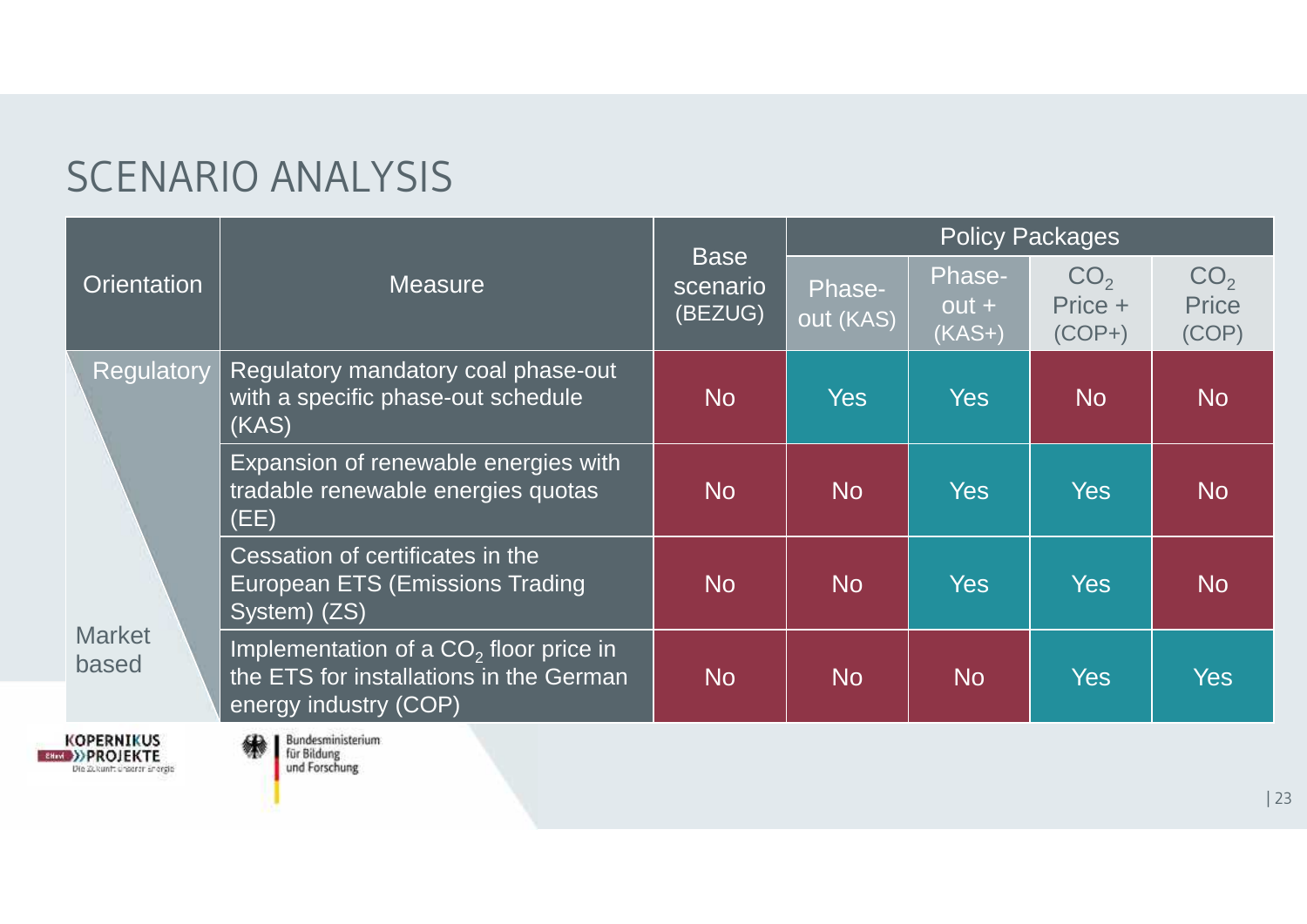### GHG EMISSIONS ENERGY INDUSTRY IN GERMANY



- KAS results in 154 Mt GHG emissions in 2030  $\rightarrow$  Sectoral target (183 Mt) will be achieved
- In 2050 the GHG emissions of energy industry in Germany will become 70 Mt  $\rightarrow$  Sectoral target (31 Mt) will not be reached.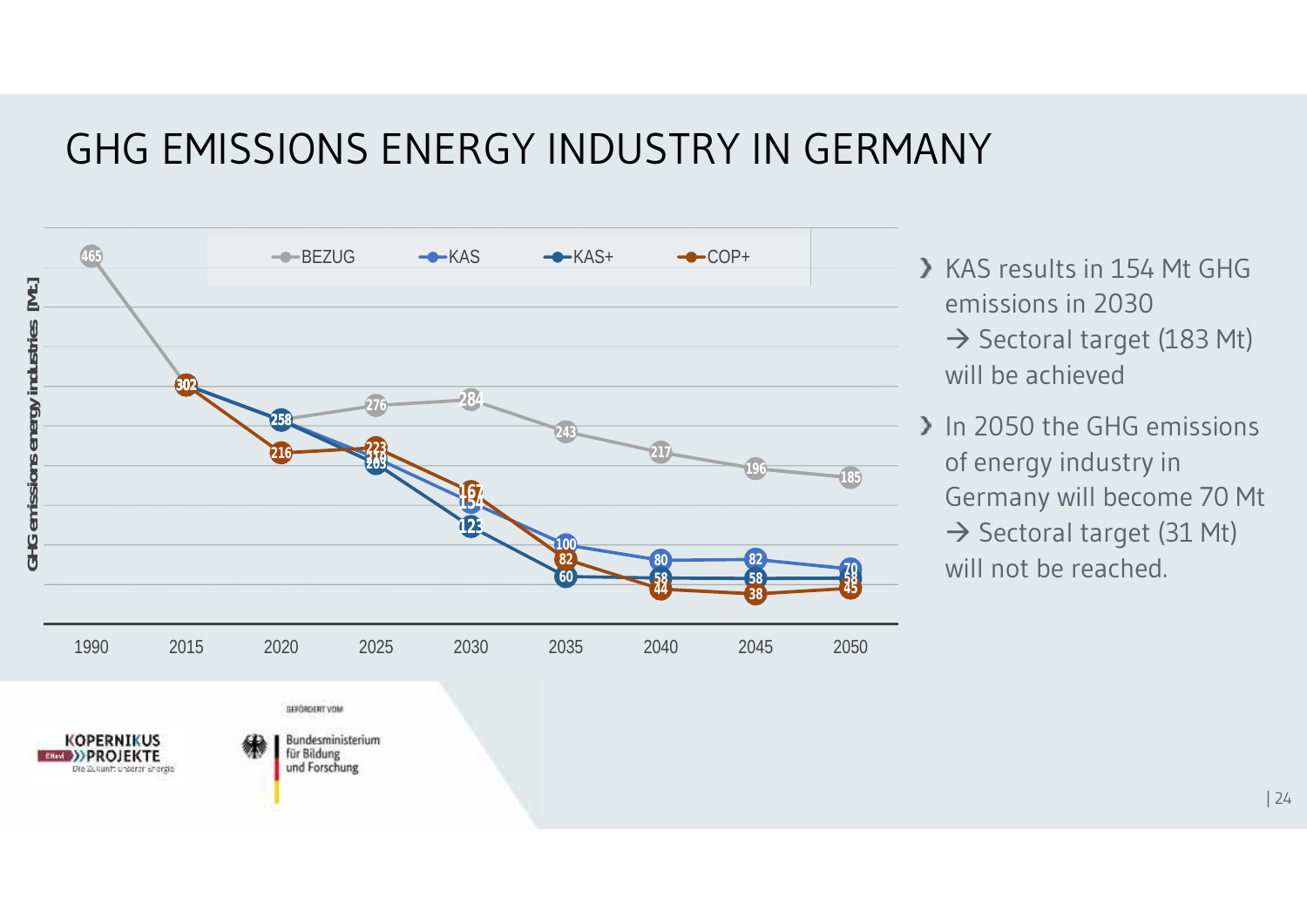# EMISSION REDUCTION – THE EUROPEAN DIMENSION



- KAS reduces **cumulated emissions of the German electricity sector** by **1/3**, COP by **50%**
- > For the impact on European emissions, the **cessation of certificates** is crucial otherwise most of the German emission reductions will be lost (**Water bed effect**)
- CO2 floor price (COP) shows a **higher effectivity**

GEFÖRDERT VOM

**Bundesministerium** für Bildung und Forschung

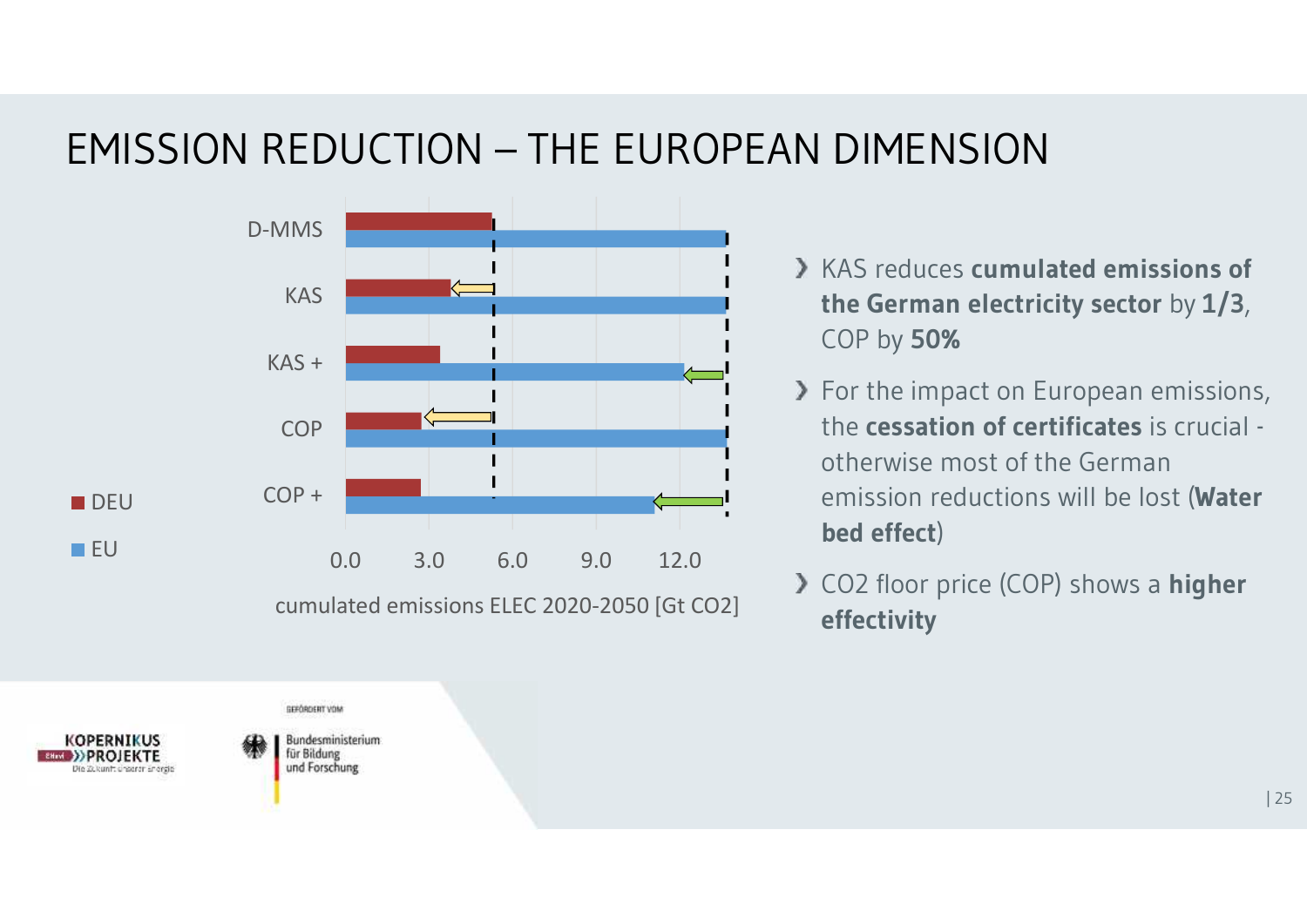# WHAT ENERGY SYSTEM MODELS CAN TELL US ABOUT A LOW CARBON ECONOMY?

**> Orientation Knowledge** 

- > Innovative Technologies
- **> Energy Carriers**
- System Knowledge
	- > Side-effects
	- > Trade-offs
- >Transformation Knowledge ?

**GEFÖRDERT VOM** 



Bundesministerium für Bildung und Forschung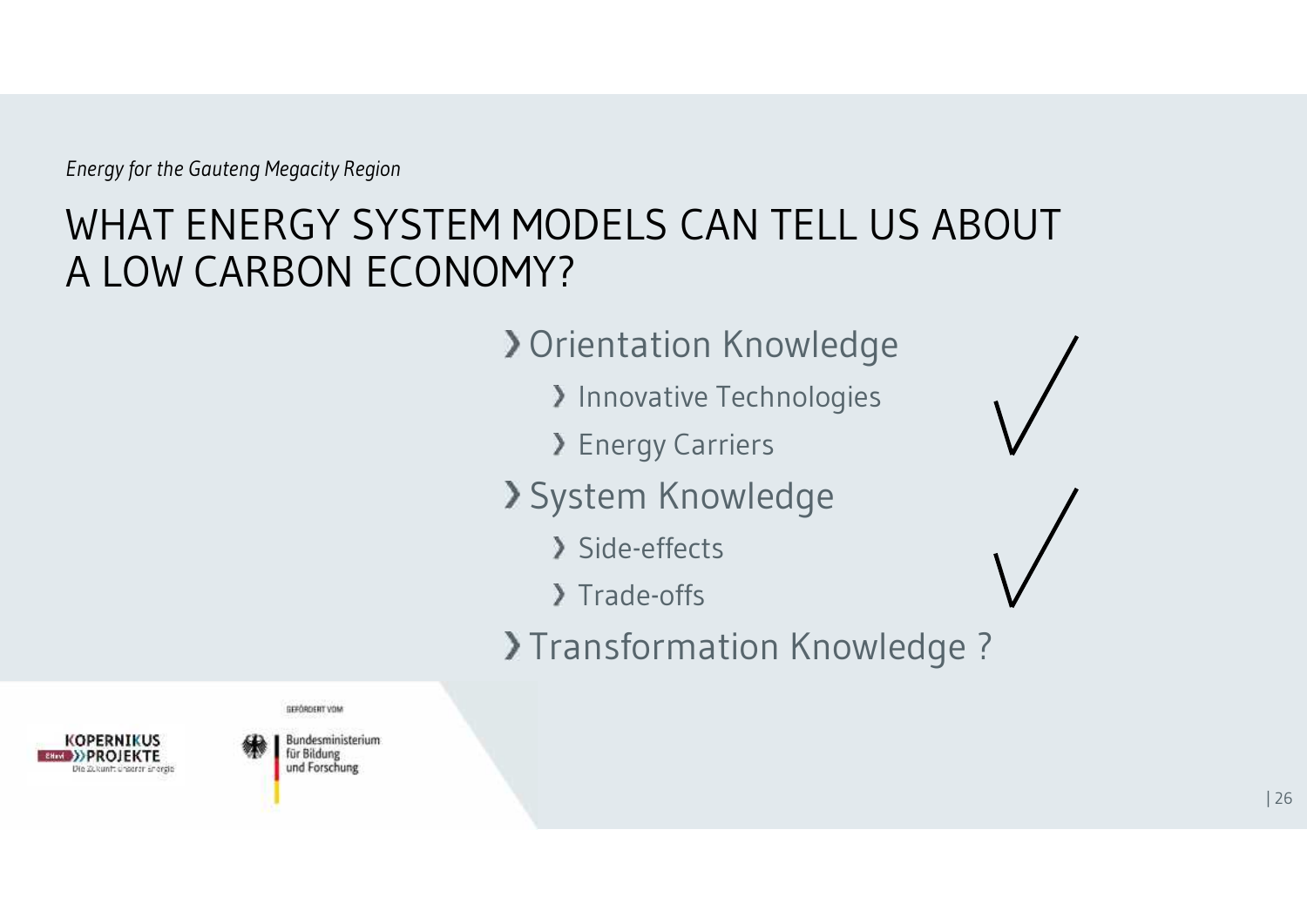# WHAT ENERGY SYSTEM MODELS CAN TELL US ABOUT A LOW CARBON ECONOMY?

**> Orientation Knowledge** 

- > Innovative Technologies
- **> Energy Carriers**
- System Knowledge
	- Side-effects
	- > Trade-offs
- >Transformation Knowledge
	- Effort Sharing
	- **> Right Timing**
	- **> Policy Packages**



Bundesministerium für Bildung und Forschung

**GEFÖRDERT VOM**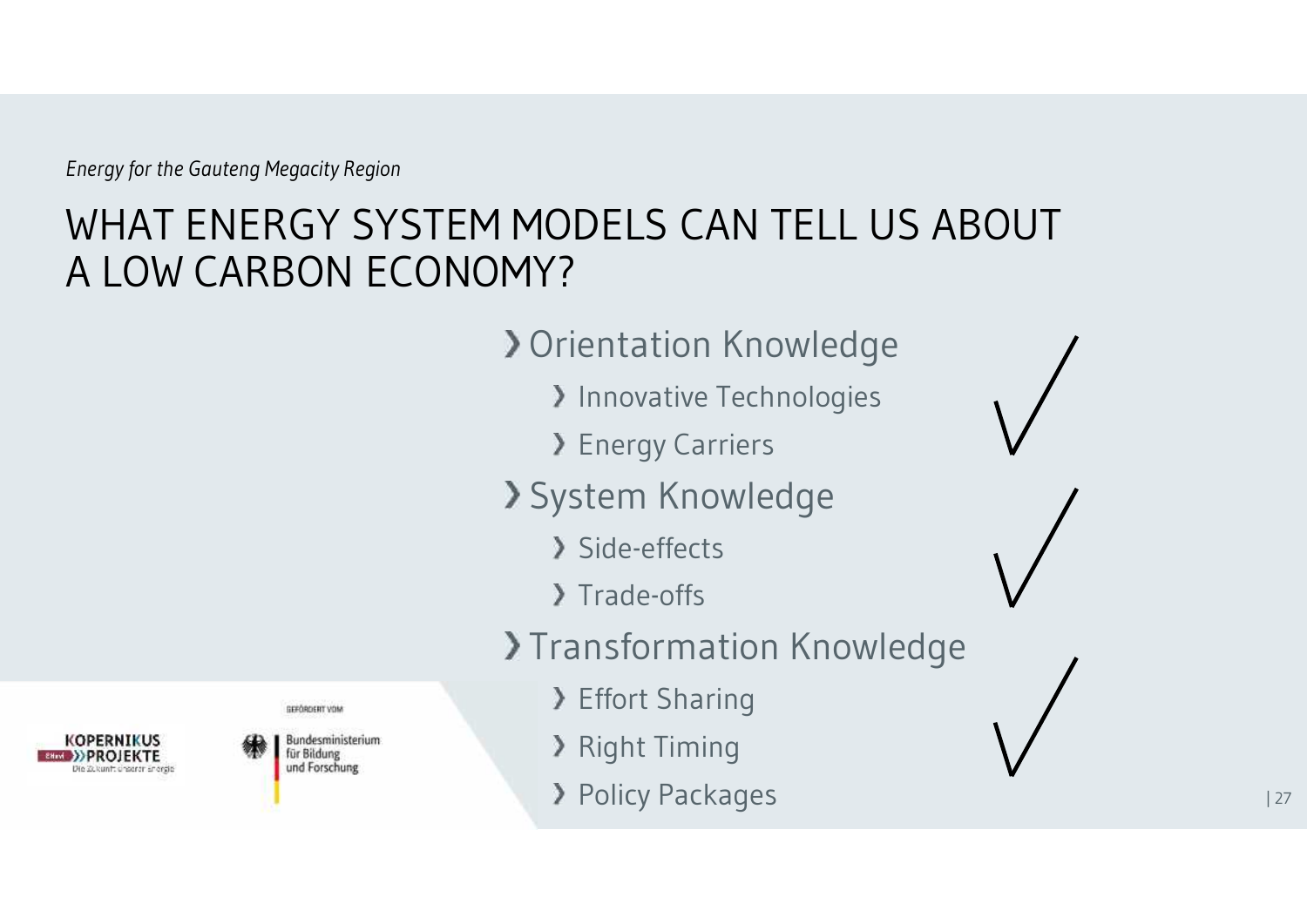# CONCLUSION

Regulatory mandatory **coal phase-out** in Germany results in:

- **Rebound effects** in electricity generation
	- Increased use of existing coal power plants (short-term)
	- Substitution by natural gas
	- X Natural gas is used for district heating generation
- Higher **electricity imports**
- Transfer of emission levels to other European countries **(water bed effect)**

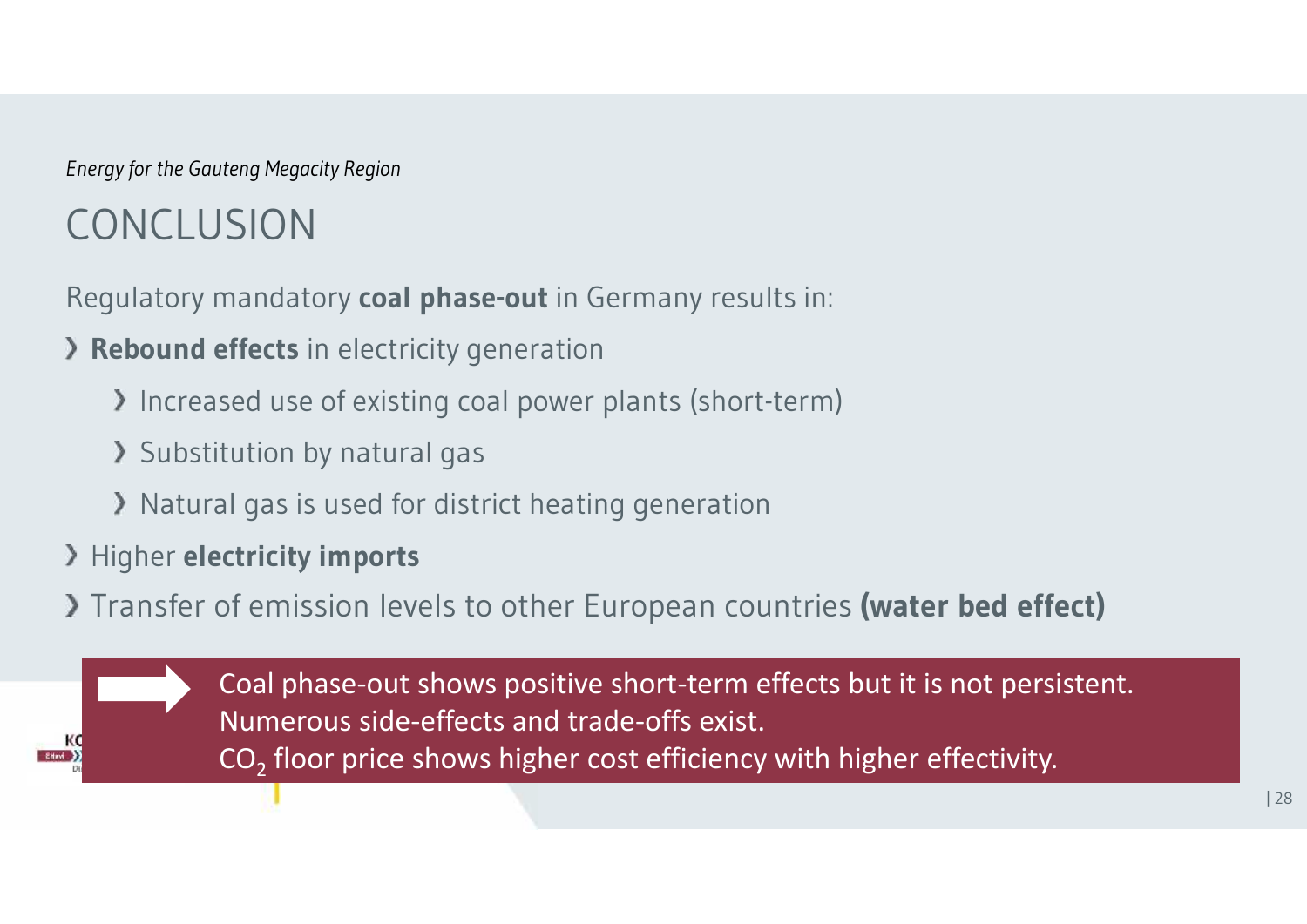

#### **Opportunities for further integrated modelling applications for Gauteng / SA**

- **Extensions of the TIMES-GEECO model / scenario calculations**
- **Cellular (distributed) systems and feedback on overall system**
	- e.g. Hospital / Industrial area / Gated community / University campus
	- $\triangleright$  How to supply the energy demand with minimal import dependency?
	- Focus on: solar energy/other renewables, CHP, best practice technology options etc.
	- $\triangleright$  Very high temporal resolution (shorter time horizon)
	- $\triangleright$  Impact on the regional and national energy system
- **Transfer of TIMES-GEECO to further provinces / metros in South Africa**
- **National applications considering regional resource availability**
	- National energy system model with sub-national regions (possibly down to municipal level)
	- Considering available regional resources, local energy targets, socio-economics…
	- Aligning national, provincial and local energy planning and climate protection strategies
- **Green economy as double dividend for national/regional low carbon development** (coal question?)
- **South Africa as part of a world energy model and / or a global economic model**